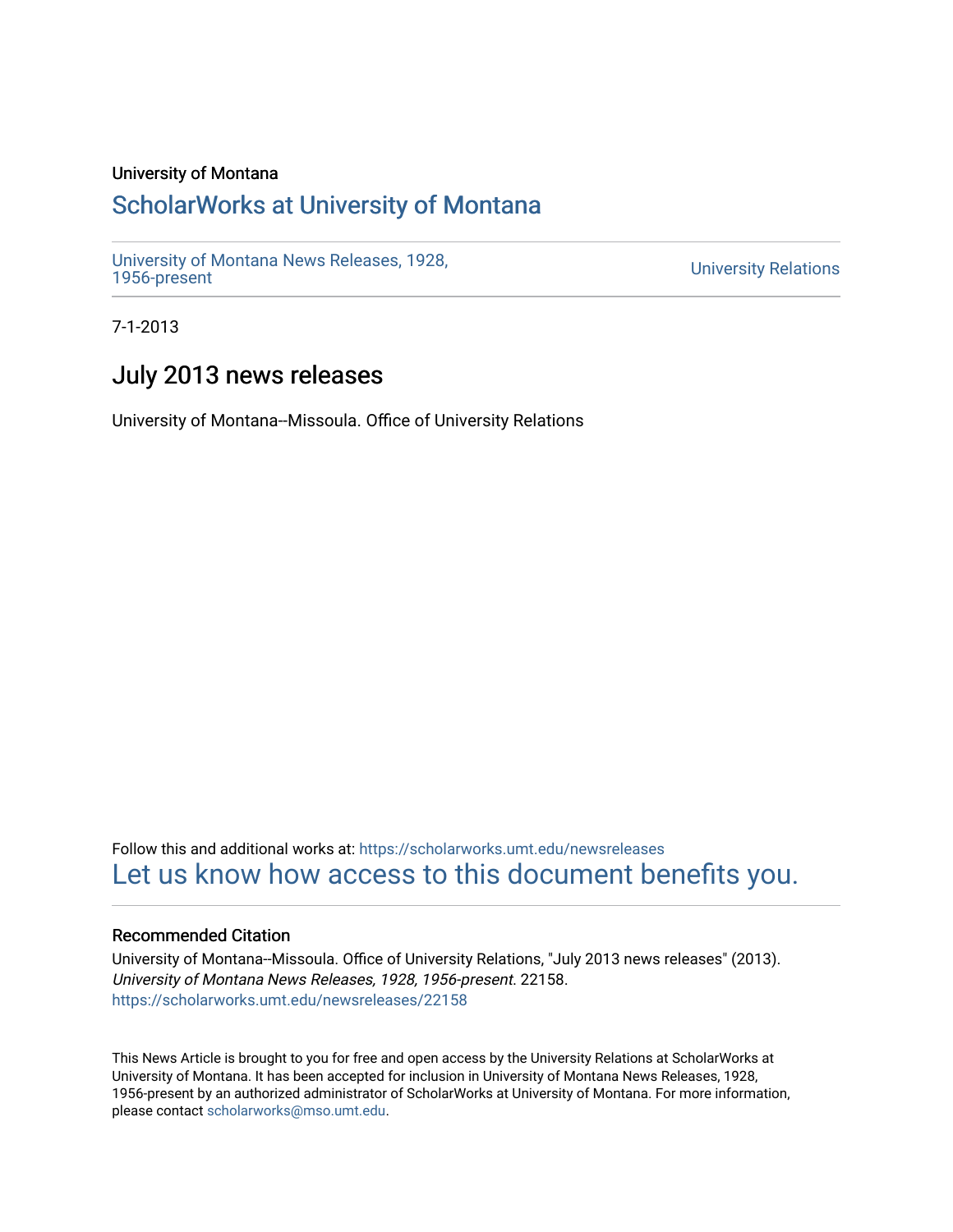

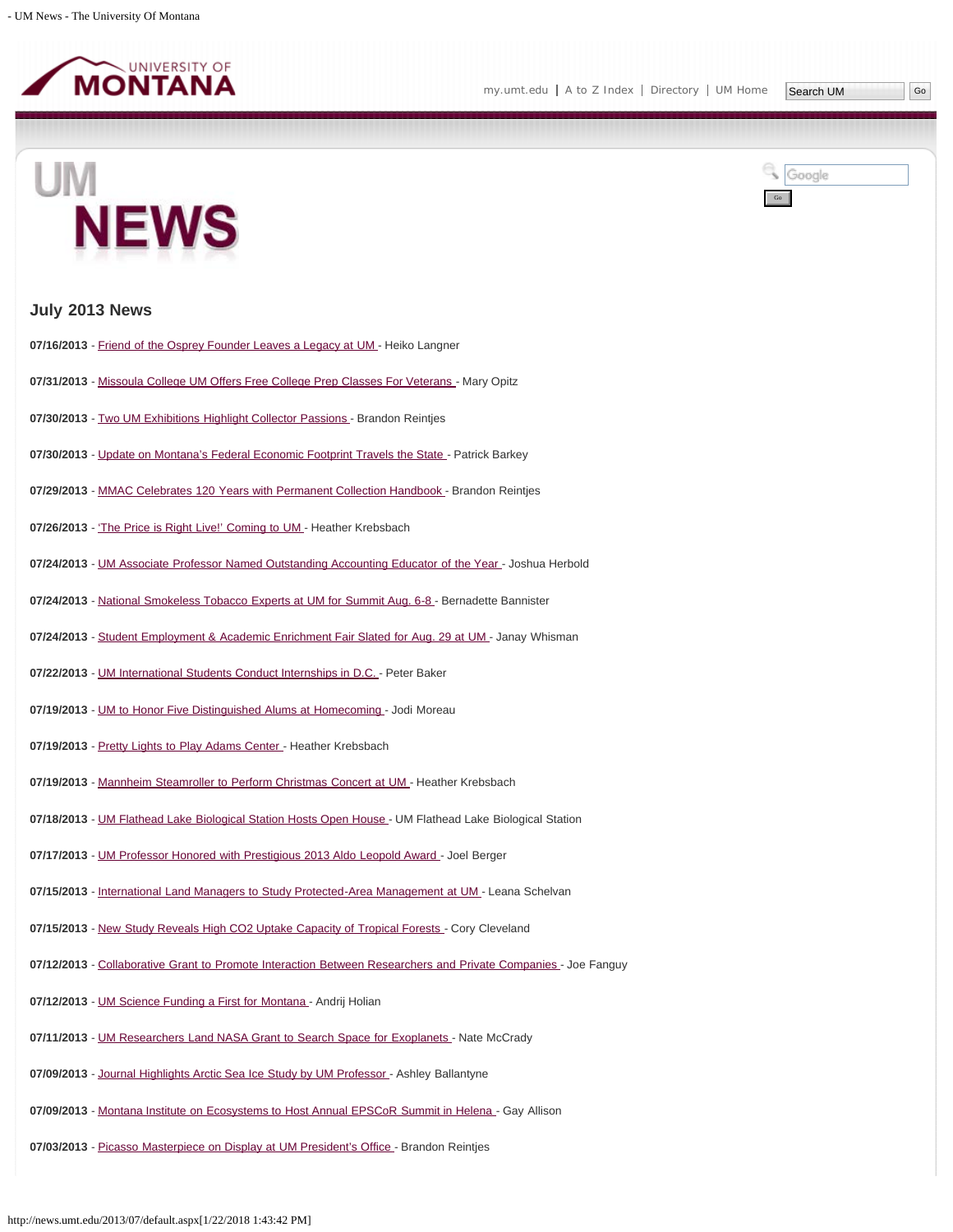**07/02/2013** - [UM Student, Alumna Receive National Honor Society Awards -](#page-32-0) Laure Pengelly Drake **07/02/2013** - [UM Student Wins Meadowlark Award](#page-34-0) - Robert Stubblefield 07/01/2013 - [KBGA College Radio Hosts 'End of Summer Family Fair'](#page-35-0) - Sean Janzer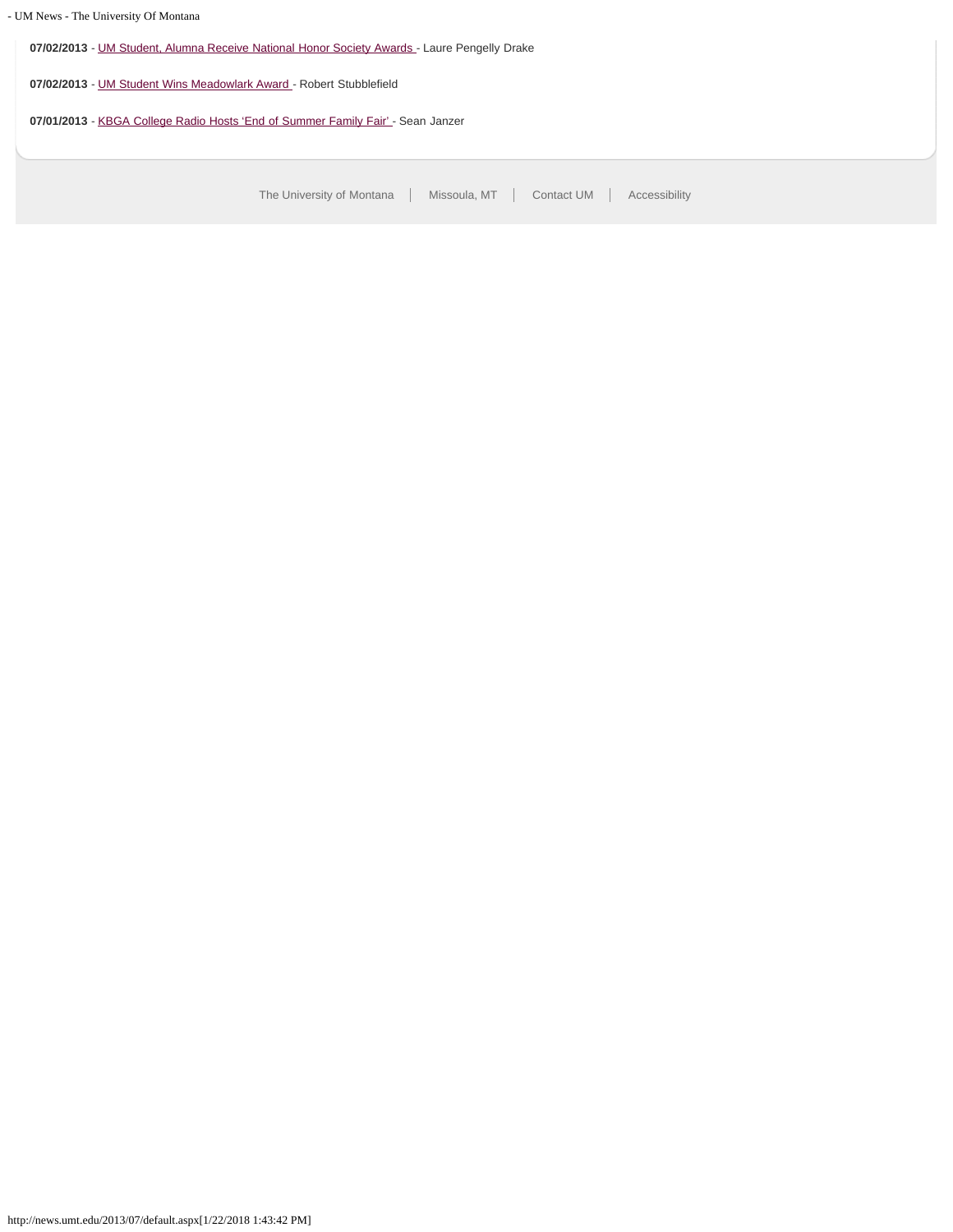<span id="page-3-0"></span>



July 16, 2013

**MISSOULA** – Earlier this month, University of Montana osprey researchers honored a member of the osprey-cam community by naming the two chicks who are being reared in the Hellgate nest in memory of cyber-community Friends of the Osprey founder Peggy Taylor Miles. The chicks were named Taylor and Miles.

Internet sensations Iris and Stanley, a pair of adult osprey who just began mating last summer, have captured the attention of thousands of viewers from around the world thanks to a high-resolution camera installed by UM researchers. UM's Department of Geosciences hosts the camera, and the Cornell Lab of Ornithology hosts the feed so viewers worldwide can watch these iconic birds.

Taylor Miles was one of those viewers, and she helped start the Facebook group Friends of the Osprey. After a battle with ovarian cancer, Taylor Miles died in March.

"Peggy was a remarkable woman," UM principal investigators for Project Osprey Eric Greene and Heiko Langner wrote on the Osprey Cam Facebook page. "She loved nature, particularly gardening and birds. She was dedicated to conservation and caring for our world."

After she passed, her family encouraged donations in lieu of flowers be made in her honor to The Montana Osprey Project – the UM-based research project where the nest cams help researchers observe the birds to learn more about their habits and also study the way mercury moves through the food chain in the Clark Fork River basin.

"We were flooded with donations, many from the tight-knit cyber-community that began with a Facebook page," said Greene, a professor in UM's Wildlife Biology Program. "So we wanted to create a formal fund that would ultimately support undergraduate and graduate work on the project."

Taylor Miles' legacy will live on with the Peggy Taylor Miles Memorial Fund, which was established with the UM Foundation in her memory and will help sustain research and education on ospreys and aquatic systems.

Because of their top position in the food web, ospreys are useful indicators of local environmental conditions. Young ospreys only eat fish their parents catch within a few miles of the nest, so these young birds reflect the condition of the local fish population, which in turn are indicators of river health.

On Thursday, July 18, Langner will use a roofing-lift vehicle to ascend to the nest to band the chicks and to collect very small blood and feather samples. As a way to honor her mother, Taylor Miles' oldest daughter Jenne Haynal, and her family will join researchers to collect the samples.

The samples will be analyzed for environmental toxins back in Langner's laboratory. The UM researchers partner in this effort with Rob Domenech, director of Raptor View Research Institute.

Taylor Miles, 62, was born in Los Angeles and lived in Japan for two years before ultimately settling in Oregon. She married high school sweetheart Mike Taylor in 1970 and together they had three children, Jennifer, Annalisa and Noah. After Mike passed in 2003, she met and married Gene Miles.

To learn more about the Peggy Taylor Miles Memorial Fund call UM Foundation Senior Gift Processing Specialist Patrick McElwain at 406-243-5646. To make a donation online, visit [http://cas.umt.edu/geosciences/osprey/donate.php.](http://cas.umt.edu/geosciences/osprey/donate.php)

###

To view the 24/7 video feed of Iris, Stanley, Taylor and Miles, visit [http://cas.umt.edu/geosciences/osprey/nestCams/hellgate.php.](http://cas.umt.edu/geosciences/osprey/nestCams/hellgate.php)

ALL

Local

071513mile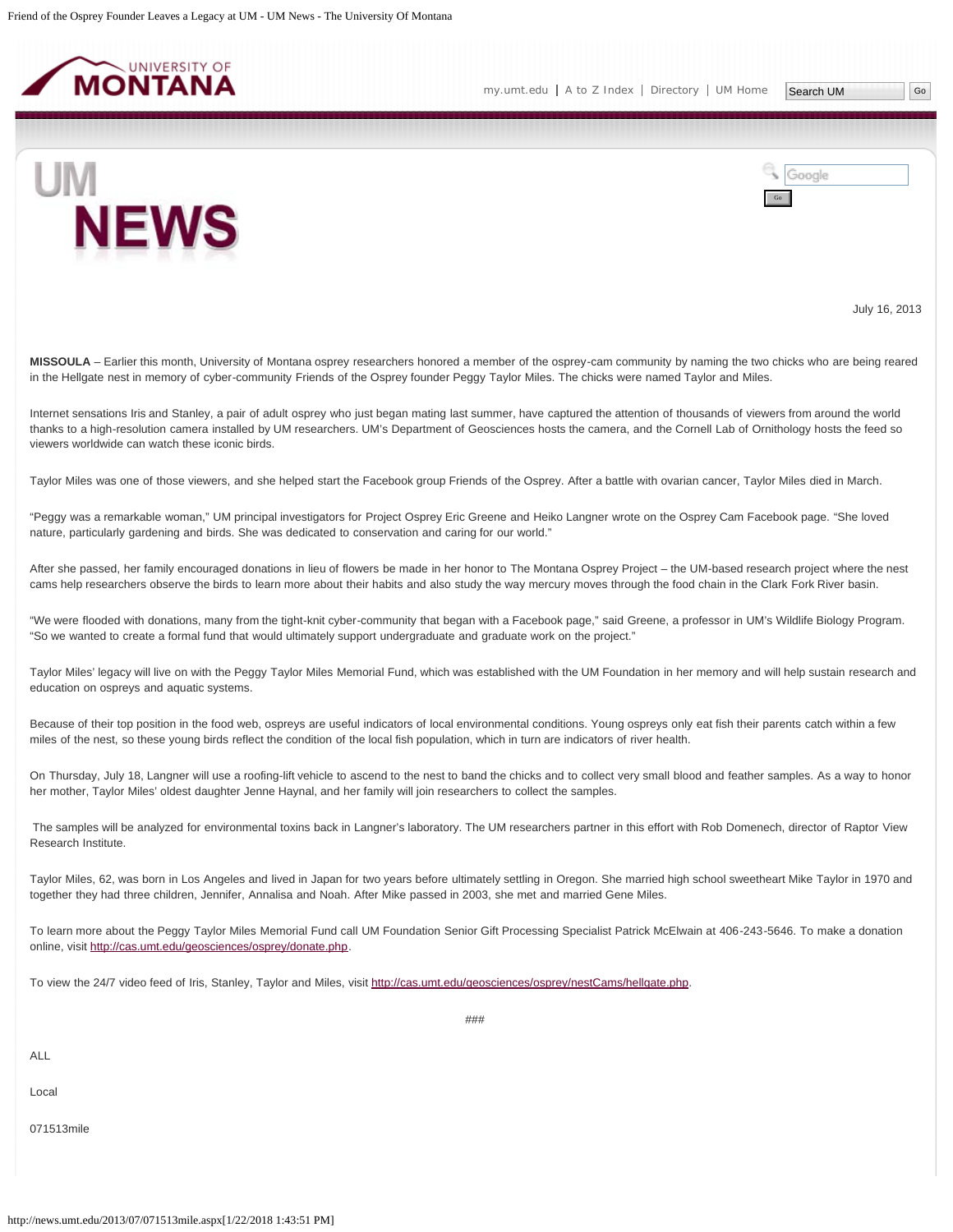Contact: Heiko Langner, Environmental Biogeochemistry Laboratory director, UM Department of Geosciences, 406-243-6553, [heiko.langner@umontana.edu](mailto:heiko.langner@umontana.edu).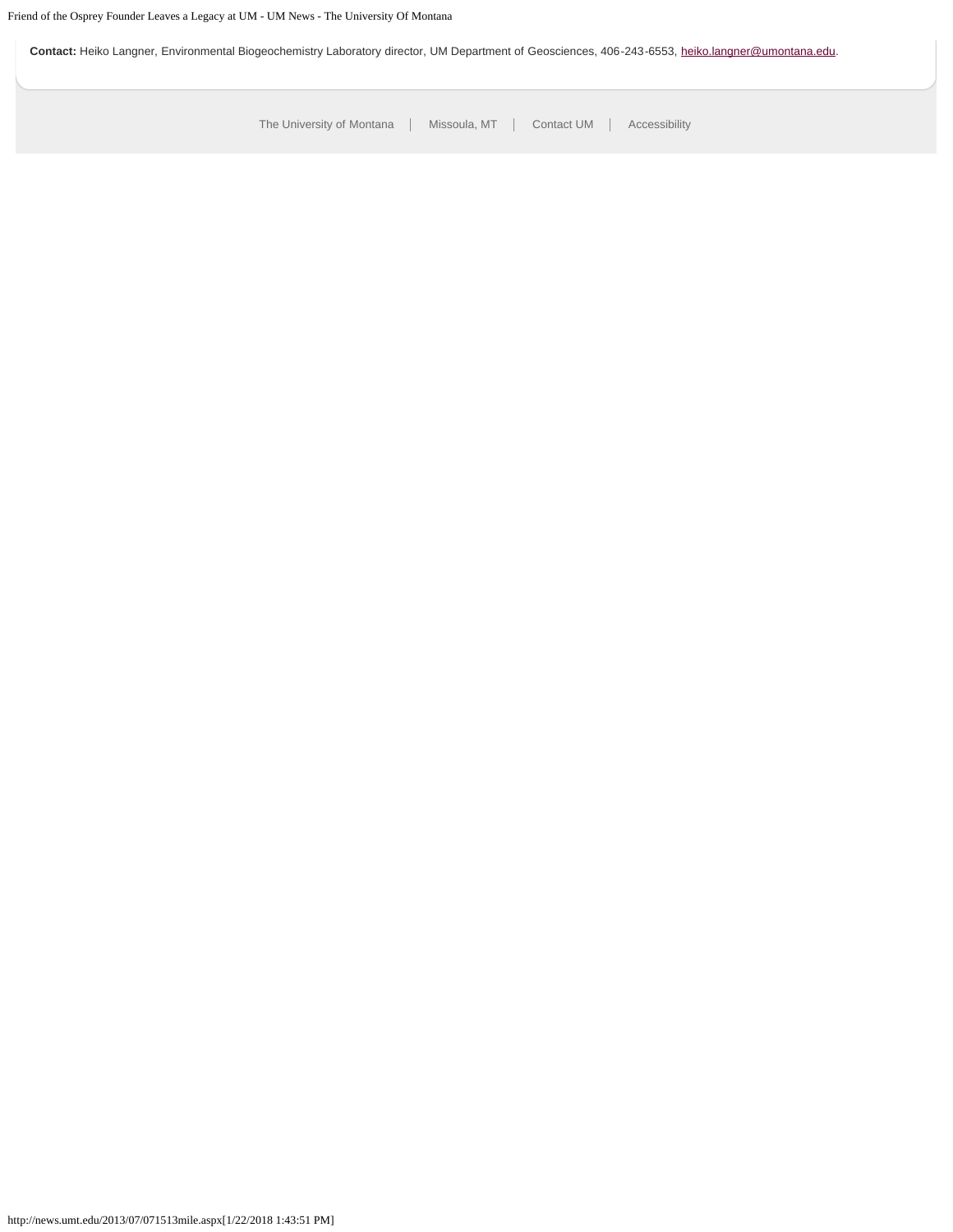<span id="page-5-0"></span>

UM



July 31, 2013

**MISSOULA** – Missoula College University of Montana will offer free college preparation noncredit classes for qualified veterans through the Montana Veterans Upward Bound program during October and November. The courses are designed to help veterans brush up on basic skills in small, supportive groups.

Courses offered include computers, math and writing. An orientation and graduation will be offered, and students don't need to be enrolled in Missoula College or UM to attend courses. Classes begin Oct. 7 and run through Nov. 20. No classes will be held on Nov. 11 in honor of Veterans Day.

"The advantage of taking these courses prior to starting college is veterans feel more at ease taking classes with fellow veterans who understand and feel the same about getting back to school," said Mary Opitz, coordinator of the Veterans Upward Bound program at Missoula College.

To register for one or more classes, visit [http://www.vubmt.com](http://www.vubmt.com/) and click on "future students" tab on left side of page. On the next page, click on the "admissions application" tab, complete the form and then hit the "submit form" button, located on the top right side of the form.

###

For more information call 1-877-356-VETS or visit [http://www.vubmt.com](http://www.vubmt.com/).

ALL

Local

073113vets

**Contact:** Mary Opitz, Ed2Go and Veterans Upward Bound coordinator, Missoula College UM, 406-243-7812, [mary.opitz@umontana.edu](mailto:mary.opitz@umontana.edu).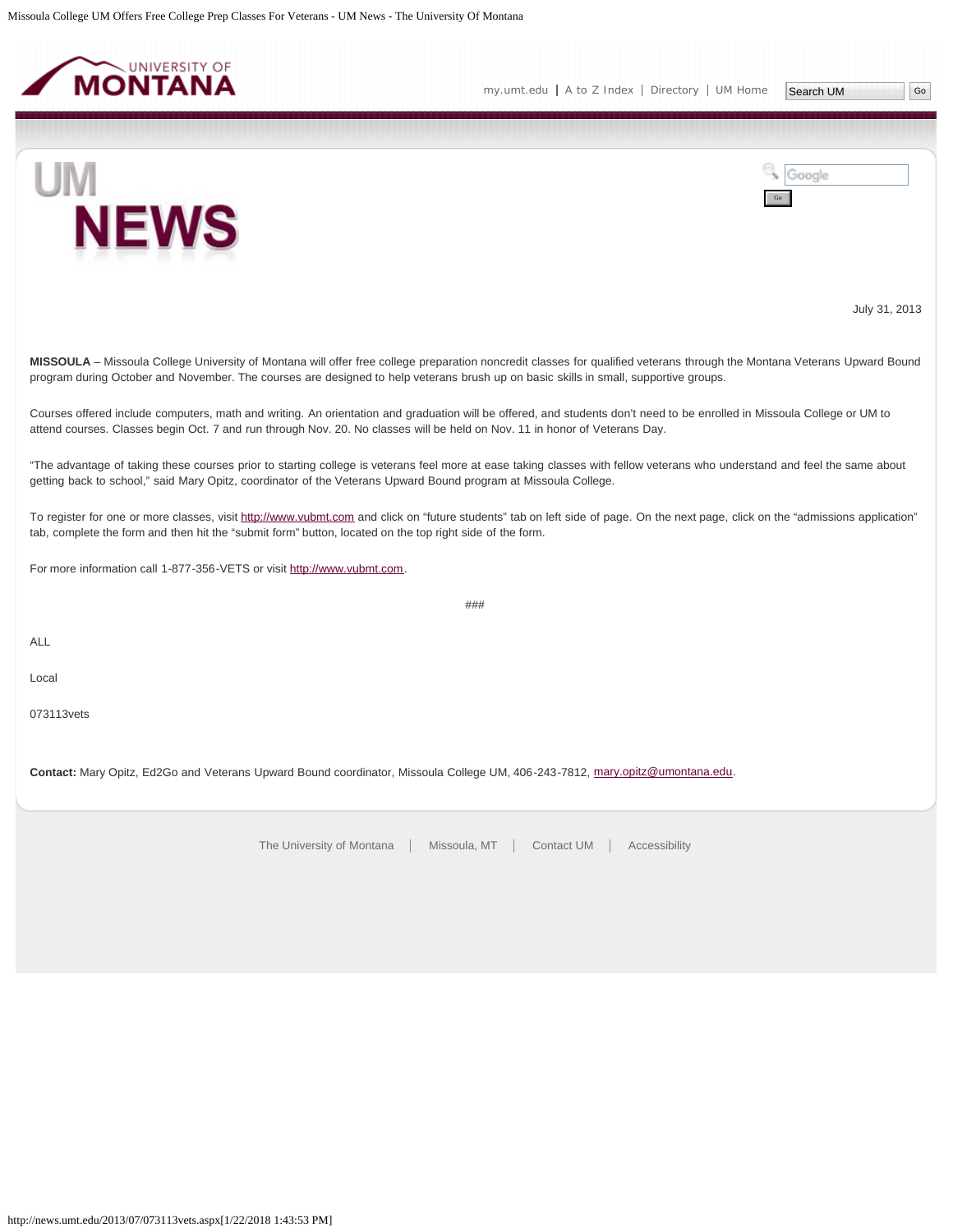<span id="page-6-0"></span>



July 30, 2013

**MISSOULA –** The Montana Museum of Art & Culture will host two new exhibitions, "Henry Freedman: Imagining New Worlds" and "Four Collections," Aug. 8-Sept. 21 at the University of Montana. Both exhibitions examine the act of collecting and center on the unique place that objects hold in people's lives.

The exhibitions will be held in the Meloy and Paxson galleries in the Performing Arts and Radio/Television Center. An opening reception for both exhibitions will take place from 5 to 7 p.m. Thursday, Aug. 8, in the PAR/TV Center lobby. The reception is free and open to the public.

"Henry Freedman: Imagining New Worlds" includes more than 100 new collages and constructions by Missoula resident Henry Freedman. Collage has been called "the single most revolutionary formal innovation in artistic representation to occur in (the 20th) century" by critic Gary Ulmer.

Originally from Boston and trained as a painter, Freedman is professor emeritus of art history from Keene State College in New Hampshire. Despite the demands of academia, Freedman persisted in making art throughout his career. "Because I continue to create, I am a better teacher," he said. "Art and art history are not separate – they are facets of the same jewel."

Freedman's art references a vast knowledge of art history, passion as a collector and love of travel. He has been to Italy more than 25 times. In his art, Freedman makes remarkable associations and connections. He insists on using recycled and throwaway materials to take advantage of what he calls the "spontaneous accident."

In creating, he cannot have the end result in mind. Instead, he lets both the image and title develop through the act of creating. If the art work doesn't resolve, he throws it away. He has, however, developed a vocabulary of imagery such as gold stars, balloons and lollipops, which are repeated in multiple pieces.

"In our frenetic society, reality is often the result of experiences and images juxtaposed accidently," he said. "So, too, in my works clashing and varied bits and pieces are brought together automatically, expressing and reflecting reality. But the reality which we see is temporary. It is the mystery which we don't see that is permanent. And it is this mystery which is the subject of my collages and assemblages."

MMAC will present an artist's talk with Freedman at 7 p.m. Tuesday, Sept. 10, in the Masquer Theatre. He also will present an exclusive gallery tour of his artwork at noon Saturday, Sept. 14, in the Paxson Gallery. Participation is limited to 28 people. RSVP by calling 406-243-2019 or emailing [museum@umontana.edu](mailto:museum@umontana.edu).

"Four Collections" focuses on four exceptional regional collections that celebrate the richness of international culture and Montana. The exhibition invites audiences to experience outstanding cultural and fine art objects from around the globe, advancing the MMAC's mission to examine the world through the lens of our place in the Rocky Mountain West.

Included are significant baskets and objects from Canadian and Northwest tribes from a private collection; exquisite Czech and Slovakian prints from the collection of J. Scott Patnode, of Spokane, Wash.; important Montana contemporary art from the Ruth and Kim Reineking collection of Missoula; and world-class cameo glass from the collection of Toba Winston of Stevensville.

"We are grateful to all of these generous collectors for letting MMAC help tell the story of their objects and collections," MMAC director Barbara Koostra said. "It's a rare opportunity for our visitors to see objects from private collections displayed in a public museum setting."

MMAC will present a lecture by glass collector Toba Winston at 7 p.m. Wednesday, Aug. 21, in the Masquer Theatre.

Museum summer hours through Aug. 24 are noon to 3 p.m. Wednesday, Thursday and Saturday and noon to 6 p.m. Friday. Academic hours beginning Aug. 26 are noon to 3 p.m. Tuesday, Wednesday and Saturday and noon to 6 p.m. Thursday and Friday. For more information, call MMAC at 406-243-2019 or go to the museum's Web site at [http://www.umt.edu/montanamuseum.](http://www.umt.edu/montanamuseum)

###

**Note to Media**: Digital images are available. Call Shawn Whitworth at 406-243-2019 or email [shawn.whitworth@mso.umt.edu](mailto:shawn.whitworth@mso.umt.edu).

CBS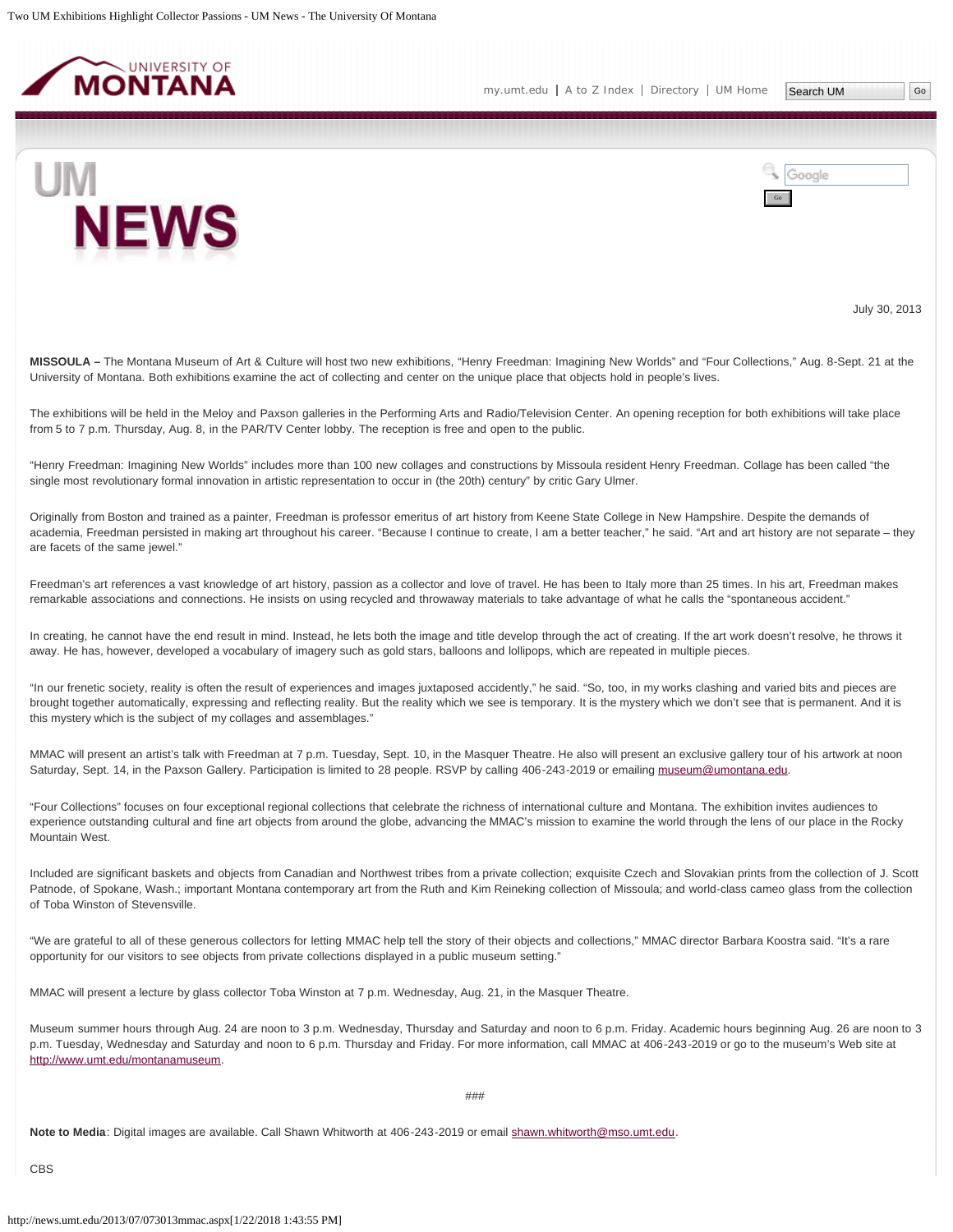Two UM Exhibitions Highlight Collector Passions - UM News - The University Of Montana

Western Montana 073013mmac

**Contact:** Brandon Reintjes, curator of art, Montana Museum of Art & Culture, 406-243-2019, [brandon.reintjes@mso.umt.edu.](mailto:brandon.reintjes@mso.umt.edu)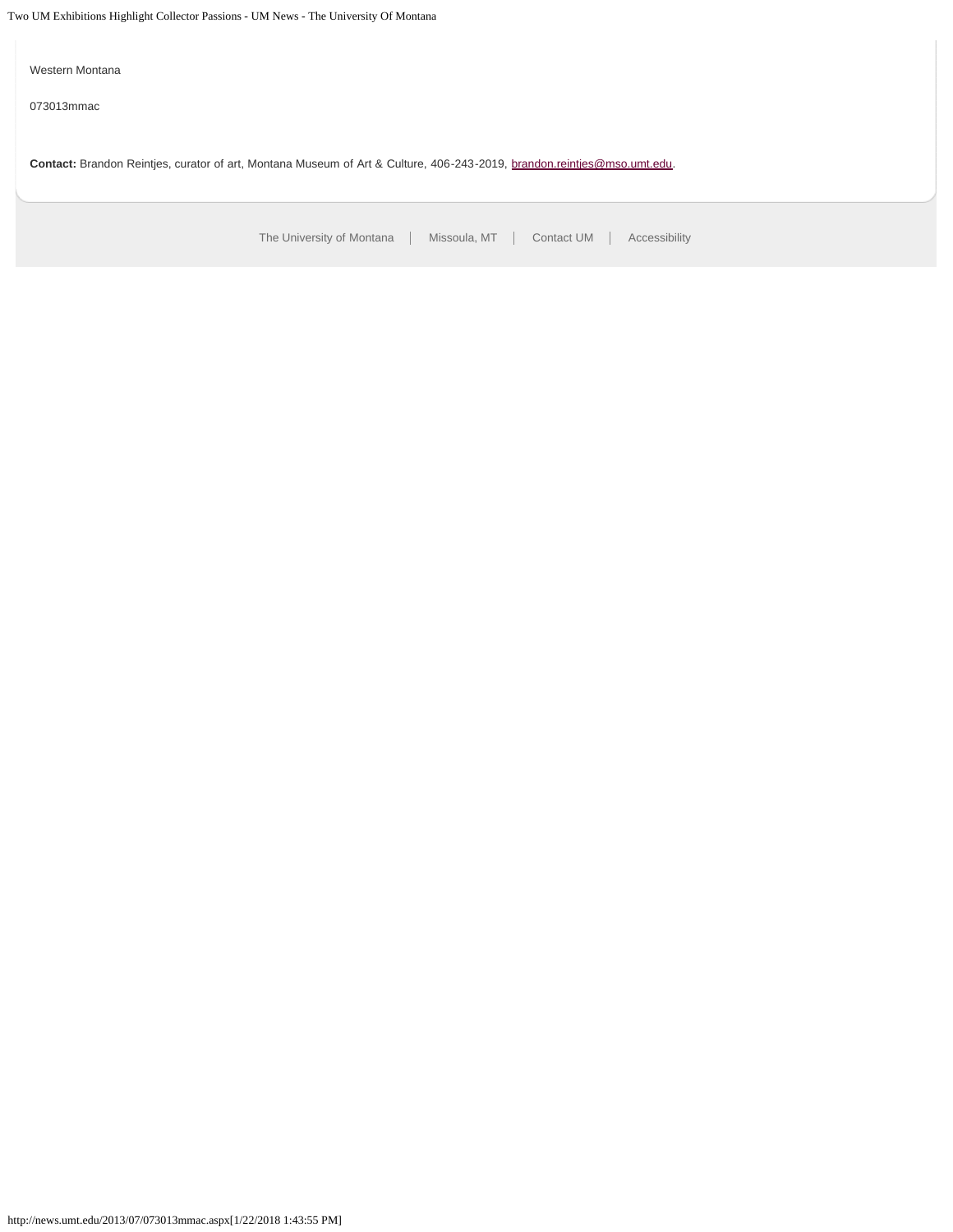<span id="page-8-0"></span>



Google Go

July 30, 2013

**MISSOULA –** After four straight years of trillion-dollar annual budget deficits, the news is dawning on all political parties that the federal budget is long due for serious repair, and that less spending is part of the process. As a state that historically has gotten \$1.50 back for every dollar it sends to Washington, D.C., questions arise as to what the future holds for Montana and whether our pain will be more or less than other regions.

University of Montana economists Patrick Barkey and Paul Polzin will examine the key role the federal government plays in the Montana economy, and how changes in that role can be expected to play out across the state during the eighth annual Midyear Economic Update seminar series.

This year's series, "Montana's Federal Economic Footprint: The Local Impact of Changes in Washington," will be held in seven cities around the state. The first seminar kicks off in **Kalispell** on Thursday, Aug. 1. The session will be held from noon to 1:30 p.m. at the Red Lion Hotel and includes lunch. Additional events are scheduled as follows:

- **Billings** 7-8:30 a.m., Tuesday, Aug. 6, Crowne Plaza. Includes breakfast.
- **Bozeman** Noon-1:30 p.m., Tuesday, Aug. 6, Best Western GranTree. Includes lunch.
- **Helena** 7-8:30 a.m., Wednesday, Aug. 7, Jorgenson's. Includes breakfast.
- **Butte** Noon-1:30 p.m., Wednesday, Aug. 7, Comfort Inn. Includes lunch.
- **Great Falls** 7-8:30 a.m., Thursday, Aug. 8, Hilton Garden Inn. Includes breakfast.
- **Missoula** Noon-1:30 p.m., Thursday, Aug. 8, Holiday Inn Downtown. Includes lunch.

The event is co-sponsored by the Montana Chamber of Commerce and UM's Bureau of Business and Economic Research. For more information, visit [http://www.bber.umt.edu](http://www.bber.umt.edu/) or call BBER at 406-243-5113.

###

CH/js

Local, statewide

072913myeu

**Contact:** Patrick Barkey, director, UM Bureau of Business and Economic Research, 406-243-5113, [patrick.barkey@umontana.edu](mailto:patrick.barkey@umontana.edu).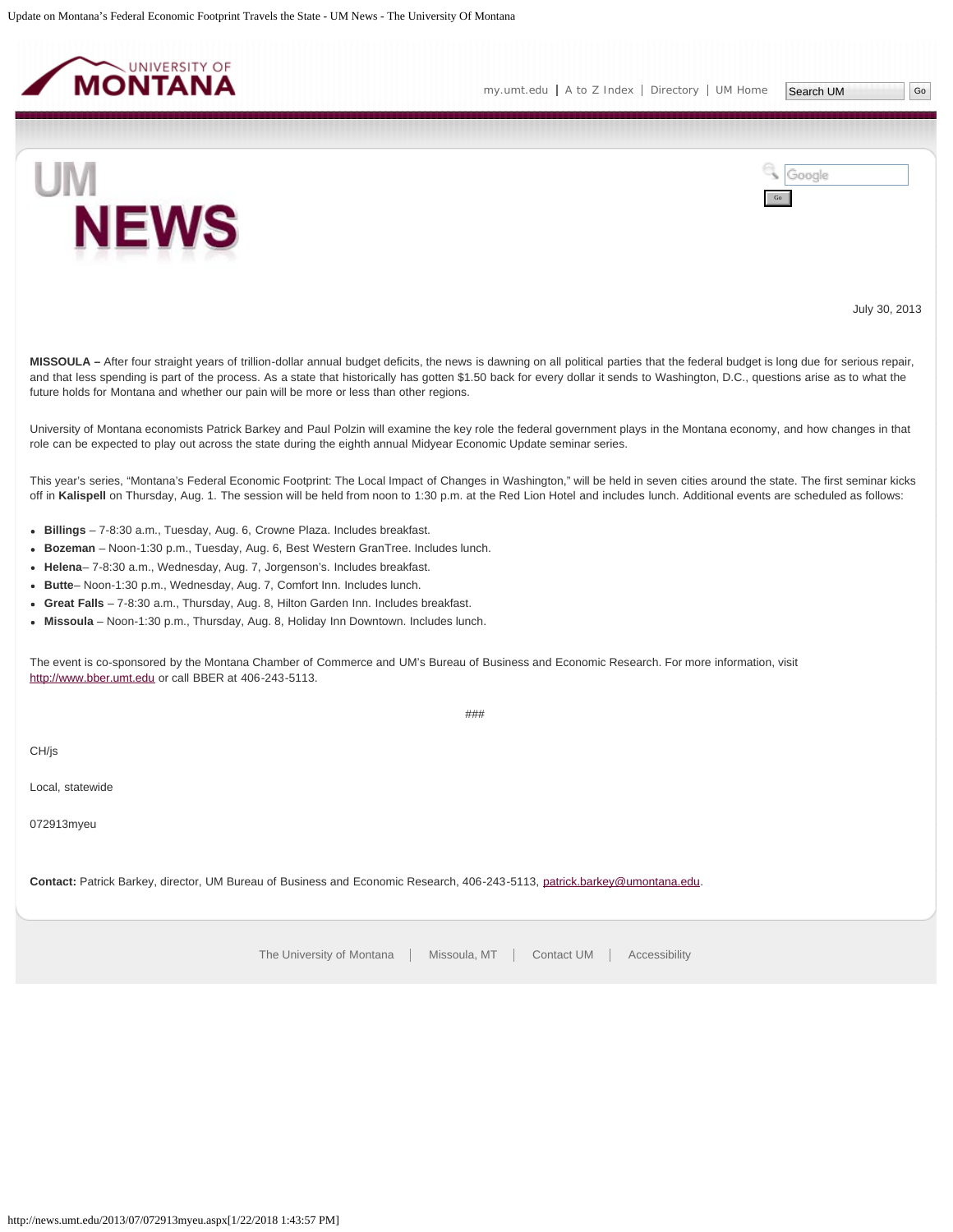<span id="page-9-0"></span>

Google



July 29, 2013

MISSOULA – In the history of the Montana Museum of Art & Culture at the University of Montana, there never has been a handbook highlighting the museum's Permanent Collection of nearly 11,000 objects. In celebration of the upcoming 120th anniversary of the museum, MMAC published "The Art of the State: 120 Artworks for 120 Years."

Throughout its history, the Montana Museum of Art & Culture has been committed to making its Permanent Collection not only an important resource for the University of Montana but also for the people of the state and region. The handbook presents 120 carefully selected pieces from the museum's Permanent Collection, highlighting MMAC's most significant resource and providing access to this unique and little-known treasure that belongs to all Montanans.

Planning for the handbook began in 2009, and its features include objects from MMAC's distinguished collections of American and European paintings, prints, ceramics, photography, decorative, religious art, tapestries, Asian works on paper, traditional and contemporary Native American art and southeast Asian textiles.

While conducting research for the book, MMAC staff worked with international scholars, art historians and institutions including The British Museum in London, The Metropolitan Museum of Art in New York City and many more. Each entry includes a complete caption detailing the artist, their nationality and life-span dates, the object's title, date, medium, size, signature information and donor information, along with a brief biographical note and object history.

"Without countless generous collectors and donors over the past 120 years, the MMAC Permanent Collection would not exist," said Barbara Koostra, director of the MMAC. "The handbook publicly recognizes donor generosity in building this collection."

The vast collection – Montana's largest public art collection – does not have a dedicated facility. MMAC exhibits are displayed in the Meloy and Paxson galleries in the Performing Arts and Radio/Television Center at UM, and other pieces are displayed in buildings across the campus. The majority of the Permanent Collection remains in storage.

"This handbook provides needed public awareness of MMAC's lack of a much-needed museum building," Koostra said. "As the only designated state museum dedicated to fine art and culture, it is vital this vast resource be made more readily available to Montana and the region."

Generous printing support for "The Art of the State: 120 Artworks for 120 Years." was supplied by the Gallagher Western Montana Charitable Foundation. The Morris and Helen Silver Foundation underwrote photography and additional printing costs. Design, editing and printing costs were supported by Cultural and Aesthetic Project grant funds from the state of Montana. In addition, support was received from the UM offices of the president, provost and vice president for integrated communications, and MMAC donors.

Softcover handbooks are available for \$35 and hardcovers cost \$55. For more information or to pre-order the handbook, call 406-243-2019 or email [museum@umontana.edu](mailto:museum@umontana.edu). Shipping and handling apply. For more information about the museum, visit<http://www.umt.edu/montanamuseum>.

The MMAC will celebrate its 120th anniversary in 2015. Events include a major exhibition January through May, featuring all 120 pieces included in the handbook and additional special programs.

The MMAC's summer hours are Wednesday, Thursday and Saturday from noon to 3 p.m., and Friday from noon to 6 p.m. The museum is open to the public and accepts suggested donations of \$5.

###

**Note to media:** Digital images of all 120 objects included in the handbook are available upon request by calling 406-243-2019.

BP/all

**State** 

070313book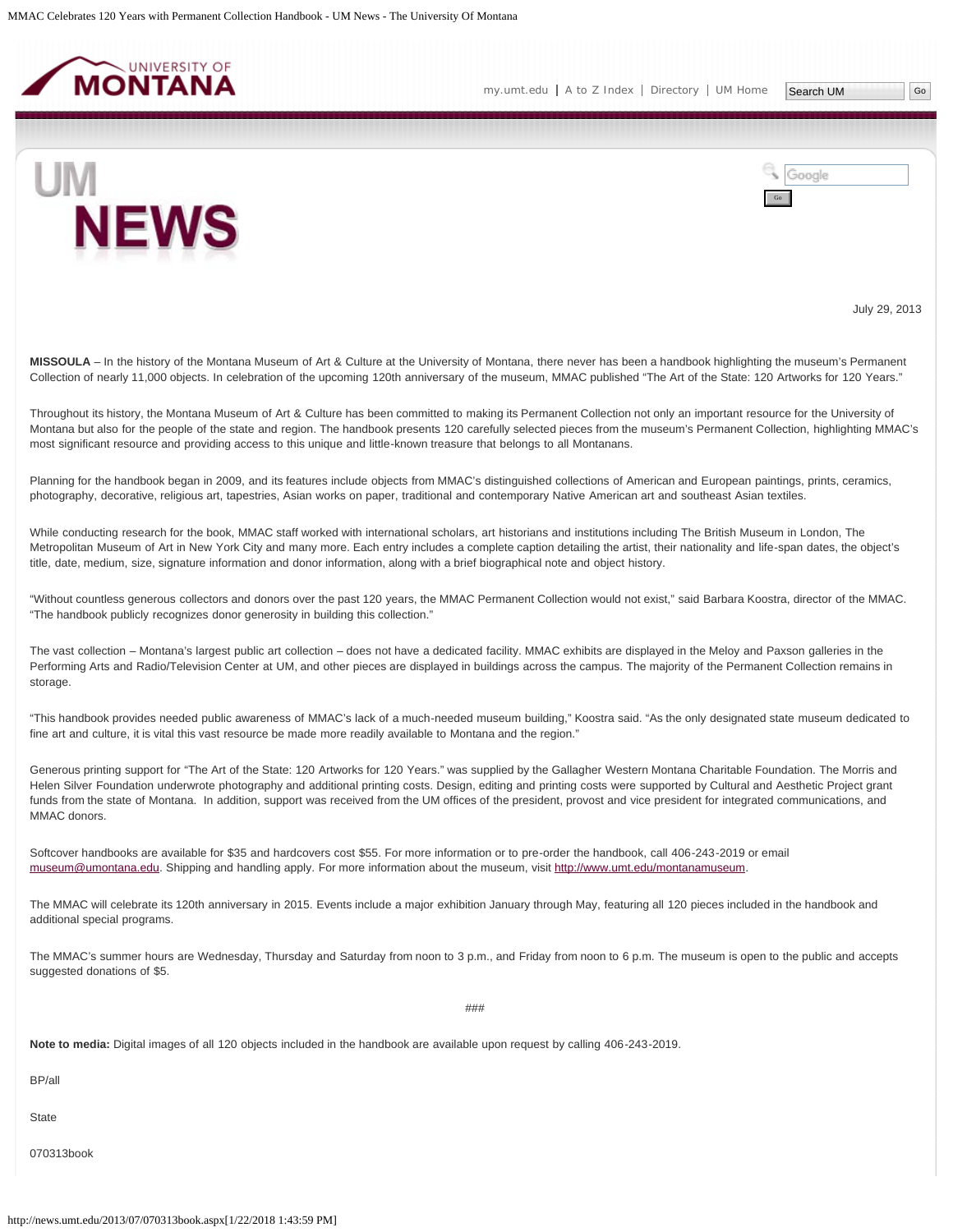Contact: Brandon Reintjes, curator of art, Montana Museum of Art & Culture at UM, 406-243-2019, [brandon.reintjes@mso.umt.edu.](mailto:brandon.reintjes@mso.umt.edu)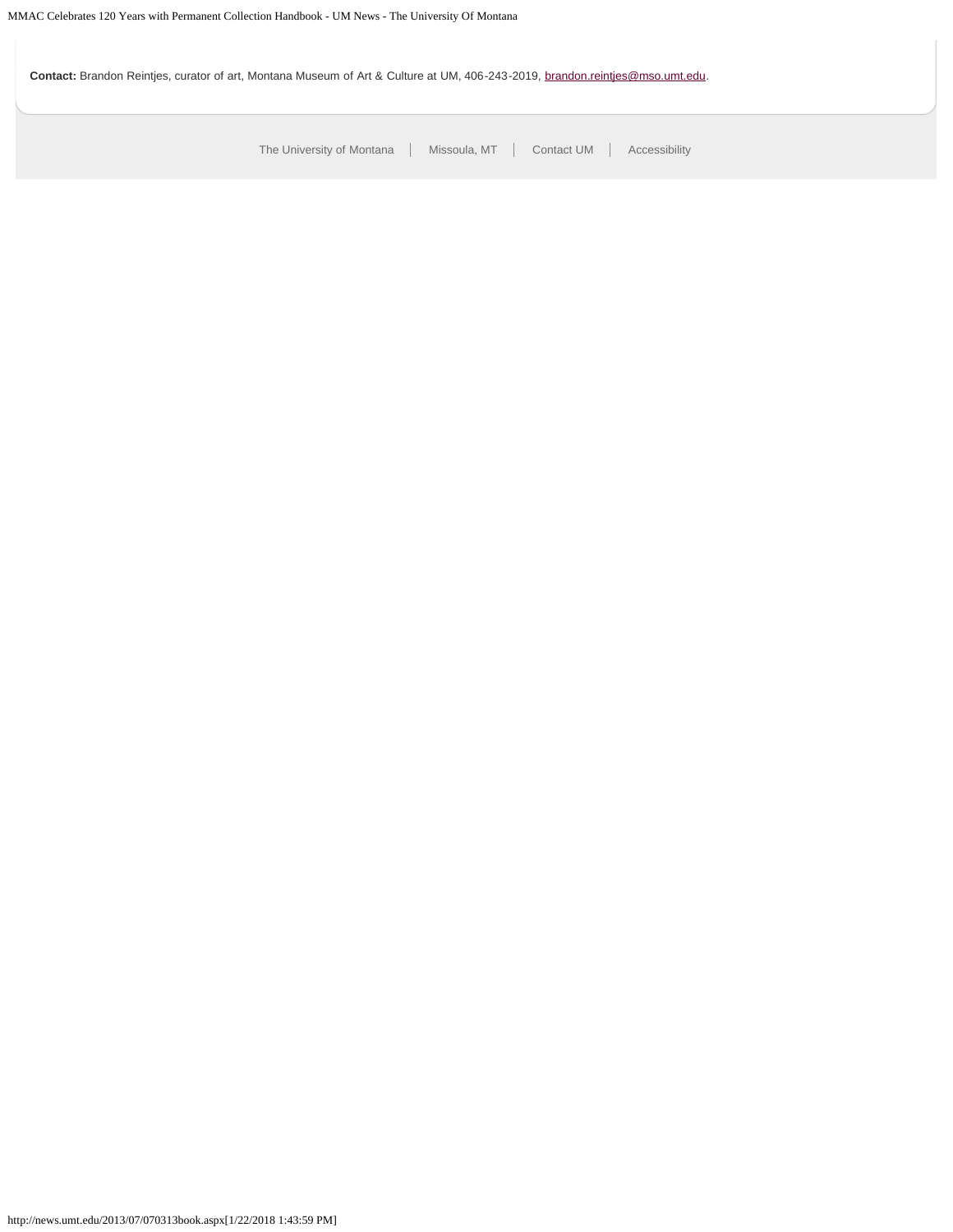<span id="page-11-0"></span>

UM



July 26, 2013

**MISSOULA –** Get ready to "come on down!" when "The Price is Right Live!" comes to the Dennison Theatre at the University of Montana on Wednesday, Oct. 2.

Hosted by UM Productions, the hit interactive stage show will give contestants pulled from the audience the chance to win appliances, vacations and even new cars by playing classic games from television's longest running and most popular game show. From Plinko to Cliffhangers to the Big Wheel and even the fabulous Showcase, all the favorite games are played just like the TV show.

Tickets go on sale at 10 a.m. Monday, July 29. They will be available at all Griztix locations, including Worden's Market, Southgate Mall, The Source in the University Center, the MSO Hub and the Adams Center Box Office. They also are available by calling 406-243-4051, calling 1-888-MONTANA toll-free or visiting [http://www.umt.edu/griztix/.](http://www.umt.edu/griztix/)

General admission tickets cost \$45 plus fees. Student tickets cost \$25 and will available at The Source or Adams Center for those with a valid Griz Card.

On Oct. 2, registration for the show kicks off at 4:30 p.m. and "The Price is Right Live!" starts at 7:30 p.m.

Playing to audiences for nearly nine years, "The Price is Right Live!" has given away more than \$10 million in cash and prizes and sold more than 1.2 million tickets. If you enjoy the rush of emotions experienced while watching the show on television, just imagine the possibilities if you were actually in the audience watching it live.

"The Price is Right Live!" is produced by FremantleMedia North America and licensed by FremantleMedia International. Additional purchase is not required for contestant registration. Tickets can be sold to legal U.S. residents 18 years or older. Ticket purchase will not increase chances of being selected to play. For complete rules and regulations, including eligibility requirements, visit or call the venue box office. To enter the arena to watch show, a ticket purchase is required.

###

HK/cbs

Western Montana, Dailies

072613price

**Contact:** Heather Krebsbach, UM productions marketing coordinator, 406-243-4719, [marketing@umproductions.org.](mailto:marketing@umproductions.org)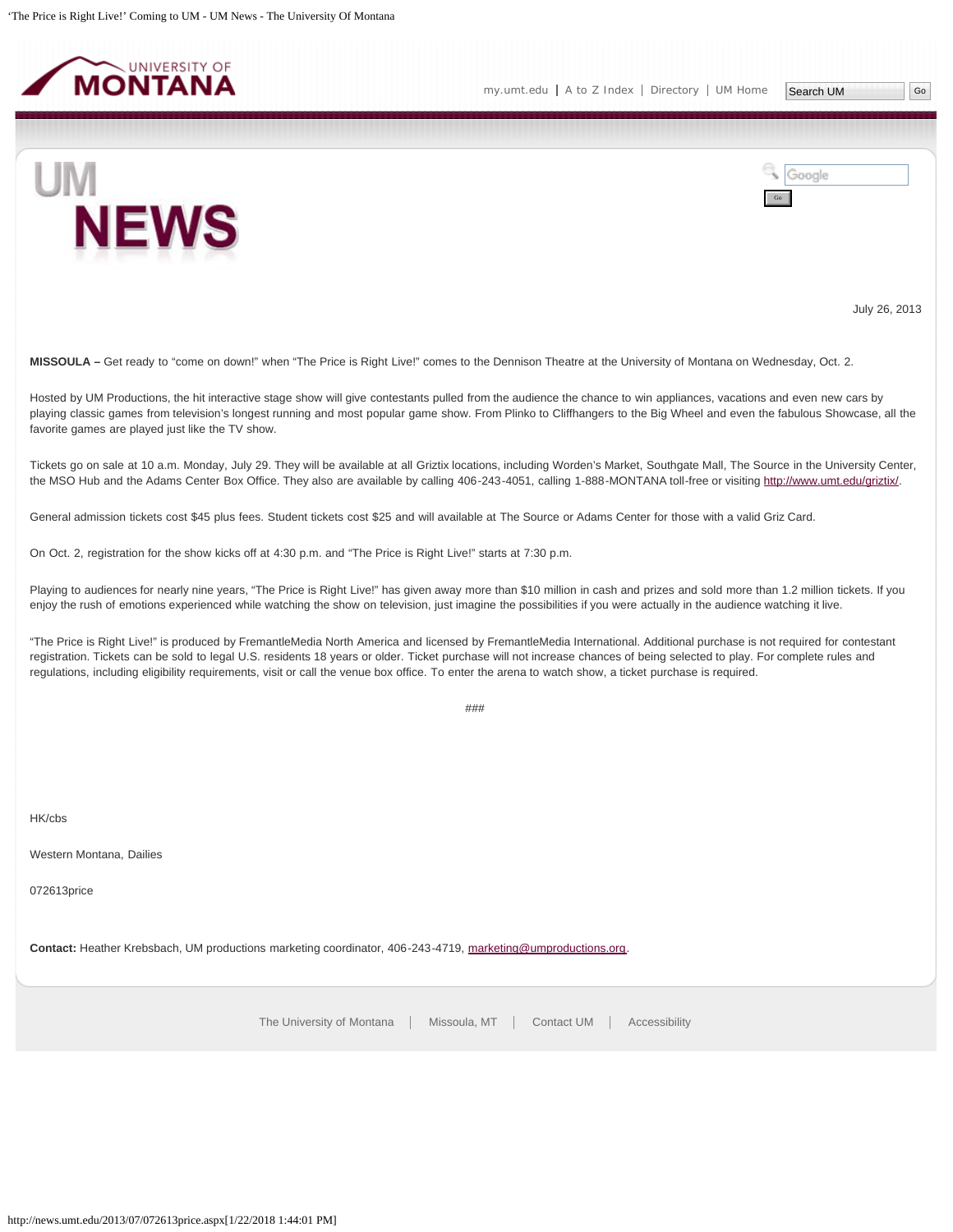<span id="page-12-0"></span>



Google



July 24, 2013

**MISSOULA** – The Montana Society of Certified Public Accountants recently named University of Montana Associate Professor Joshua Herbold recipient of the 2013 Jack Kempner Outstanding Educator Award.

The award honors an educator who is distinguished for excellence in classroom teaching, motivating students, and educational innovation and contributions to the accounting profession.

Herbold's former students emphasized those qualities on his nomination form for the prestigious award, saying: "Dr. Herbold is a passionately inspired educator who goes above and beyond for students. He teaches with compassion, confidence and integrity. He helped set the tone for what has become for me a wonderful return to school;" and "Professors like Joshua Herbold, without a doubt, increase the quality of accountants that graduate from the University of Montana."

In addition to teaching in the UM School of Business Administration's Department of Finance and Accounting – where he holds the Pat & Judy McDonald Faculty Fellowship – Herbold created Big Sky Knowledge Factory, a company known for developing interesting and dynamic classes for business professionals such as Networking for Introverts, Handling Stress and Overcoming Procrastination.

"Josh is known for the innovative subjects he teaches outside the University setting," said MSCPA President Paul Nisbet, CPA. "Hundreds of accounting professionals across the state have benefited from his realistic take on our business environment. He's been an invaluable asset to the MSCPA."

Herbold, who will begin his 10th year teaching at UM this fall, said the statewide award is an honor, particularly because a major deciding factor in the award selection comes from the recommendation of former students. And Herbold didn't run into any difficulty finding students willing to recommend his teaching abilities.

"One student overheard me asking another student for a recommendation, and they came up to me and said they'd like to write one, too," Herbold said.

The Montana Society of CPAs is a professional association composed of more than 1,600 members worldwide. The organization's mission is to inspire, empower and impact members to achieve professional excellence.

###

**BP** 

**State** 

072213cpas

**Contact:** Joshua Herbold, associate professor, UM School of Business Administration Department of Accounting and Finance, 406-396-4075, [joshua.herbold@umontana.edu;](mailto:joshua.herbold@umontana.edu) Margaret Herriges, communications director, Montana Society of Certified Public Accountants, 406-442-7301, [margaret@mscpa.org](mailto:margaret@mscpa.org).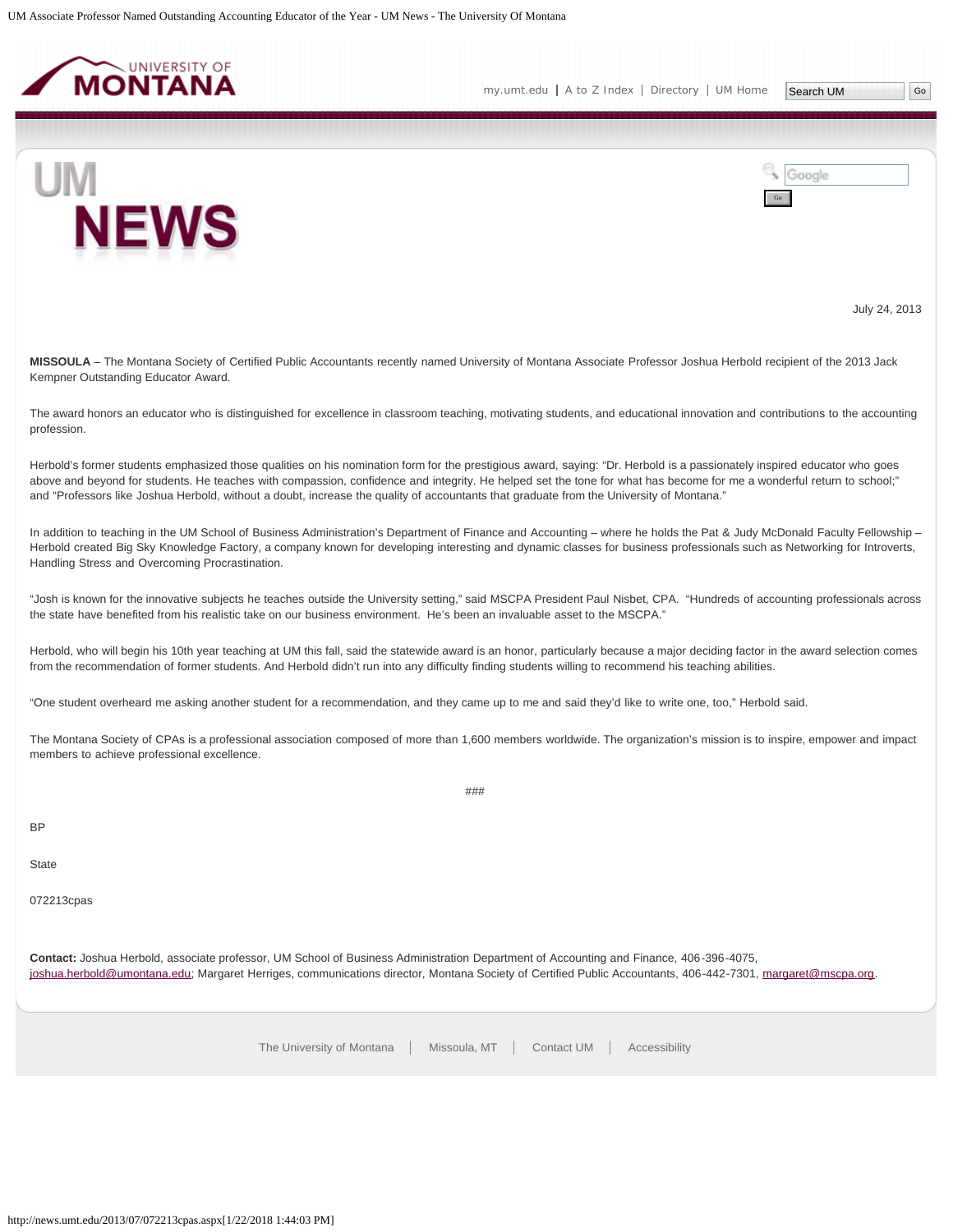<span id="page-13-0"></span>



July 24, 2013

**MISSOULA** – The University of Montana's College of Health Professions and Biomedical Sciences will host the seventh National Smokeless and Spit Tobacco Summit Aug. 6-8.

The summit's theme of "Empowering Advocates for the Next Frontier in Smokeless Tobacco," will focus on new research and strategies for health care professionals and public policymakers to address the harm posed by use of smokeless tobacco products.

The conference will be held from 8:30 a.m. to 5:30 p.m. Tuesday and Wednesday and from 8:30 a.m. to 12:30 p.m. on Thursday, in the University Center. Conference registration will be open 5-8 p.m. Monday, Aug. 5, at the Holiday Inn Downtown.

The National Association of Chronic Disease directors granted UM \$32,250 to plan the summit – the only national conference devoted to addressing the health and social issues attributed to smokeless tobacco use. In addition to the initial seed investment, the summit earned supplemental grants and sponsorships, including a \$20,000 scientific education grant from Pfizer. More than 300 health professionals, community advocates and nationally renowned experts from across the U.S. will attend the event.

The summit will begin at 8:30 a.m. Tuesday when University officials and Montana representatives deliver welcoming remarks. The Confederated Salish and Kootenai Tribes will kick off the conference with a presentation of the colors and flag song, which will be followed by a keynote presentation. Dr. Pamela Ling, associate professor of medicine at the University of California San Francisco, will deliver "Resurrecting Godzilla: Transforming the Fight Against Smokeless Tobacco."

Nationally known Oregon Research Institute Scientist Herbert Severson will speak from 8:45 to 9:45 a.m. Wednesday, Aug. 7. His presentation, "Public Health Interventions for Smokeless Tobacco Cessation: A Review of New and Innovative Methods," will open the second day of the conference.

Other special sessions focus on youth empowerment and advocacy, community-based interventions, current research, policy and environmental change, and priority population interventions. Colleen Haydon from Project U.N.I.F.O.R.M. will present on smokeless tobacco use in the military, and Richard Meckstroth, D.D.S, will lead a session on smokeless tobacco in sports. A full summit schedule can be accessed online at [http://www.smokelesstobaccosummit.com/wp-content/uploads/Summit-Program-](http://www.smokelesstobaccosummit.com/wp-content/uploads/Summit-Program-Schedule-July-23-2013.pdf)[Schedule-July-23-2013.pdf](http://www.smokelesstobaccosummit.com/wp-content/uploads/Summit-Program-Schedule-July-23-2013.pdf)

According to Bernadette Bannister, program director for UM's College of Health Professions and Biomedical Sciences and national steering committee co-chair, Missoula's local dental community is actively engaged with the summit. The American Dental Association and Oral Health America are among the summit's sponsors.

"As a dentist I have seen the devastating life changing impact of oral cancer," said Meckstroth. "The goal is to promote a consistent message delivered by health care providers, coaches, teachers and others about the risks associated with using smokeless tobacco."

The conference will conclude with a closing ceremony at 11 a.m., Thursday, Aug. 8, in the UC Ballroom. The Confederated Salish and Kootenai Tribes' Charlo Family Dancers will perform the ceremony, which will be followed by closing speakers Karla Sneegas, branch chief for the Centers for Disease Control and Prevention's Office on Smoking and Health, and Bruce Adkins, director of the Division of Tobacco Prevention West Virginia Bureau for Public Health.

Conference leaders and organizers advocate for greater national leadership and funding appropriations for research and programmatic support to confidently address the smokeless and spit tobacco (SST) problem.

According to Bannister, SST use is a rapidly-evolving public health threat that requires greater leadership, a shift in research and funding priorities, and local public action.

While cigarette use recently has declined in many states, including Montana, smokeless tobacco use has remained steady and has actually increased in some states. Montana, Wyoming, West Virginia and Mississippi lead the nation in smokeless tobacco use, with rates about five to seven times higher than those in states such as California and Massachusetts.

The conference goals are to focus national attention on SST addiction as a critical public health issue; bring a united voice to smokeless tobacco advocates in the fields of prevention, research and treatment; empower attendees with viable public health solutions to take action in support of programs and policies that reduce smokeless and spit tobacco use in their communities; share current treatment guidelines and promising approaches for dental health providers to use in their oral health practice; and update health practitioners and public health workers about addiction and cessation issues.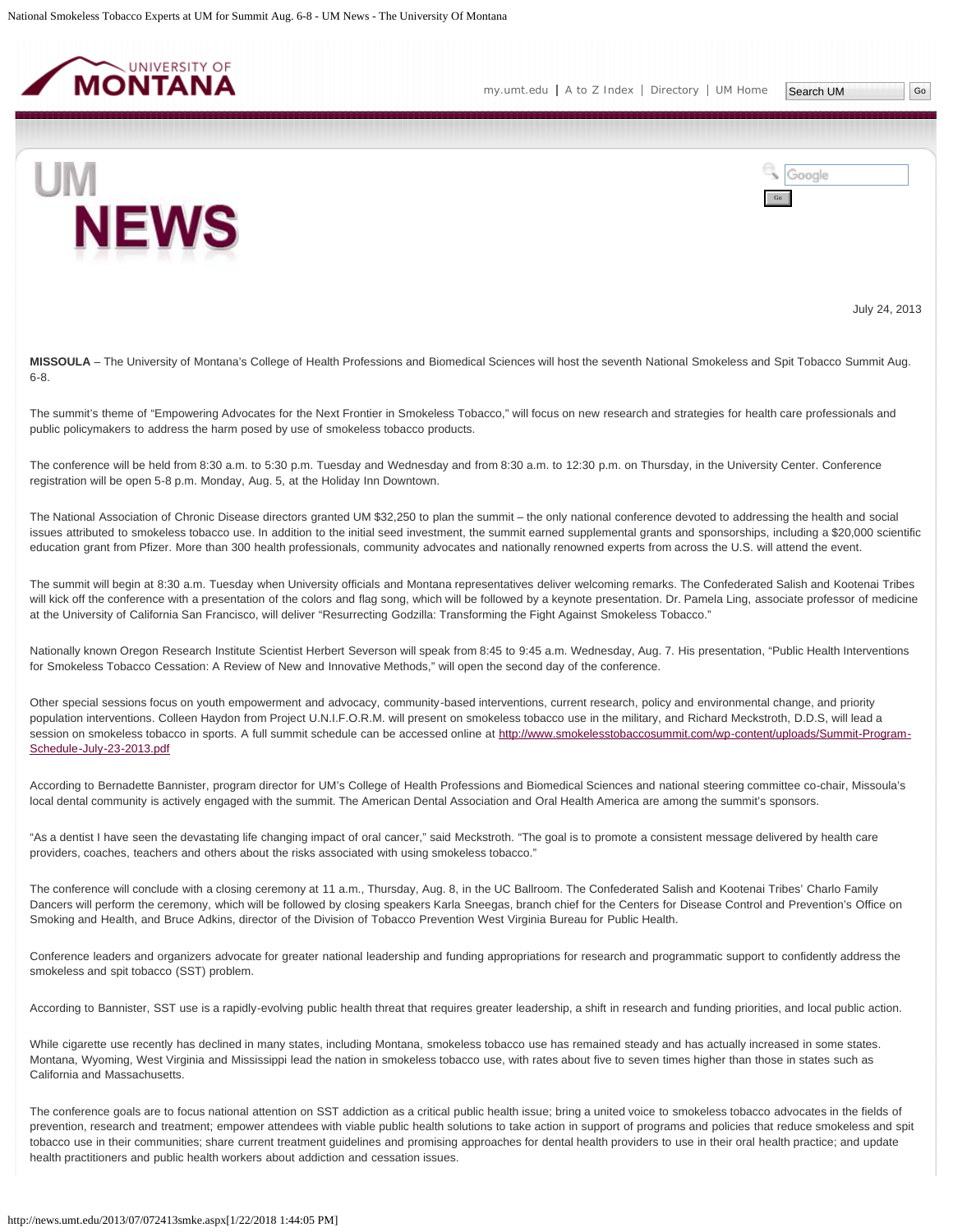The summit started in 2004 as a regional event hosted in Billings and attended by professionals from Montana, Wyoming and South Dakota. Its national presence expanded in recent years, and institutions such as the Texas Department of State Health Services, the University of Wisconsin and the Mayo Clinic have hosted it since 2006.

Registration for the conference costs \$445, a one-day fee costs \$125 and students are invited to attend for a discounted rate of \$100.

Current sponsors include Legacy, the West Virginia Division of Tobacco Prevention, the UM College of Health Professions and Biomedical Sciences, the American Dental Association, Montana Tobacco Use Prevention Program, Wyoming Threw with Chew (recently disbanded program) through Teton Youth and Family Services. Inc., ClearWay Minnesota, KillTheCan.org, Oral Health America and Journeyworks Publishing.

More information on the National Smokeless and Spit Tobacco Summit is online at [http://www.smokelesstobaccosummit.com/.](http://www.smokelesstobaccosummit.com/)

###

**Note to the media:** During the conference, call onsite Public Information Officer Patrick Smith at 503-314-0769 or email [communityhealth@comcast.net.](mailto:communityhealth@comcast.net) For detailed statistics on smokeless tobacco use, call Patricia Nichols, summit technical contact, at 406-239-9655 or email [itzpat.nichols@gmail.com](mailto:itzpat.nichols@gmail.com).

ALL

**State** 

072413smke

**Contact:** Bernadette Bannister, program director, UM College of Health Professions and Biomedical Sciences, 406-243-6098, [bernadette.bannister@umontana.edu.](mailto:bernadette.bannister@umontana.edu)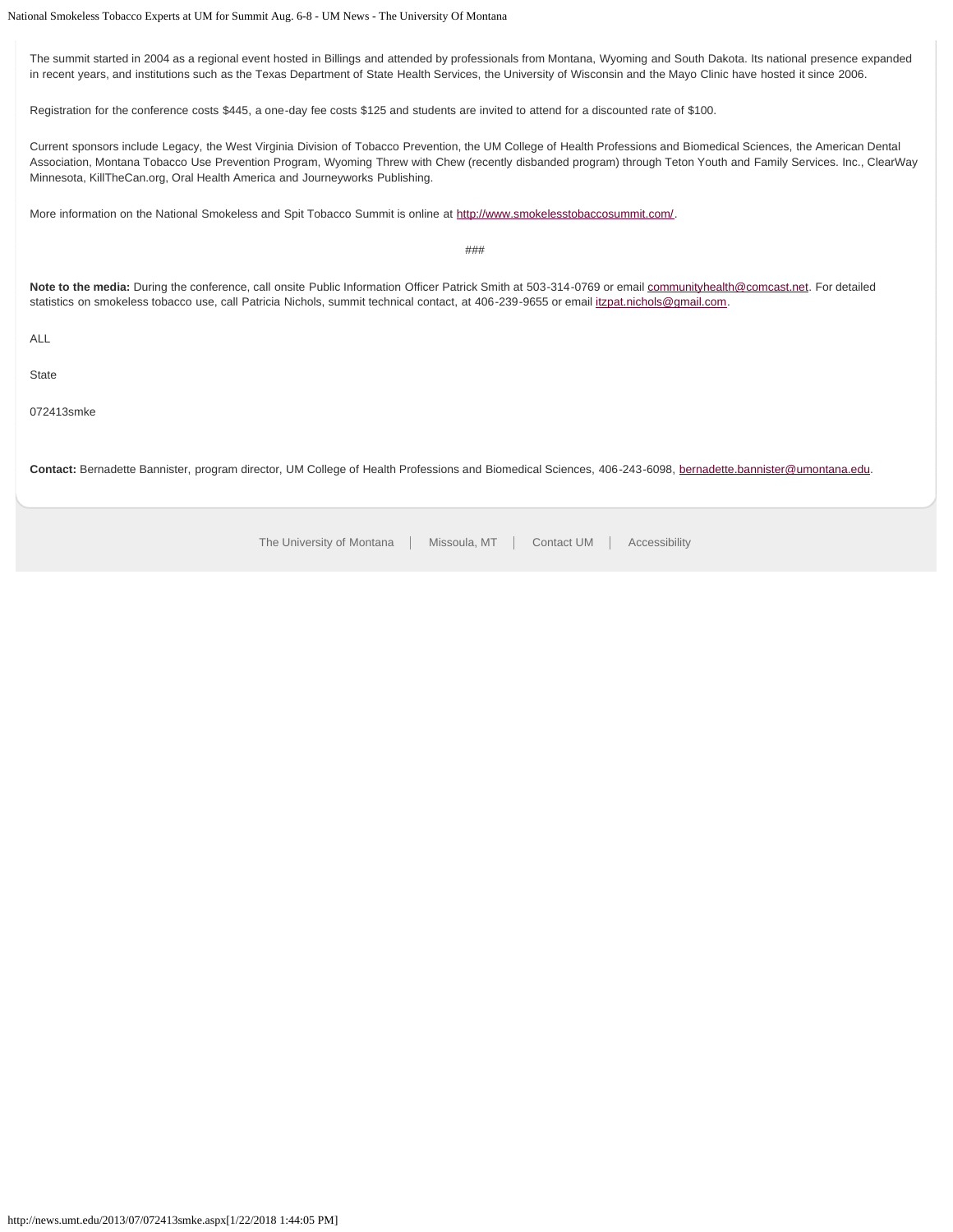<span id="page-15-0"></span>

Google



July 24, 2013

**MISSOULA –** Employers and students can connect at the Student Employment & Academic Enrichment Fair to be held Thursday, Aug. 29 at the University of Montana.

The fair, hosted by UM's Office of Career Services and Academic Enrichment, is free and will take place from 9 a.m. to 3 p.m. in the University Center Ballroom. It is open to any business, organization or department on- and off-campus that needs college students for part-time jobs, internships, volunteer or research opportunities.

Academic enrichment programs offer students opportunities for volunteering, service learning, undergraduate research, domestic and international internships, study abroad, work abroad and field experiences.

Registered employers will receive a career-fair booth, snacks and free parking. UM's Office of Career Services will have students on hand to help employers bring in their job fair materials and assist with setup.

Last year, 51 employers and more than 500 students attended the fair.

Employers can register online at<http://www.umt.edu/studentjobs/employer>. For more information call Janay Whisman, student employment coordinator, at 406-243-5627 or e-mail [studentjobs@umontana.edu](mailto:studentjobs@umontana.edu).

###

ALL

Local, campus

072313fair

**Contact:** Janay Whisman, student employment coordinator, UM Office of Career Services, 406-243-5627, [studentjobs@umontana.edu.](mailto:studentjobs@umontana.edu)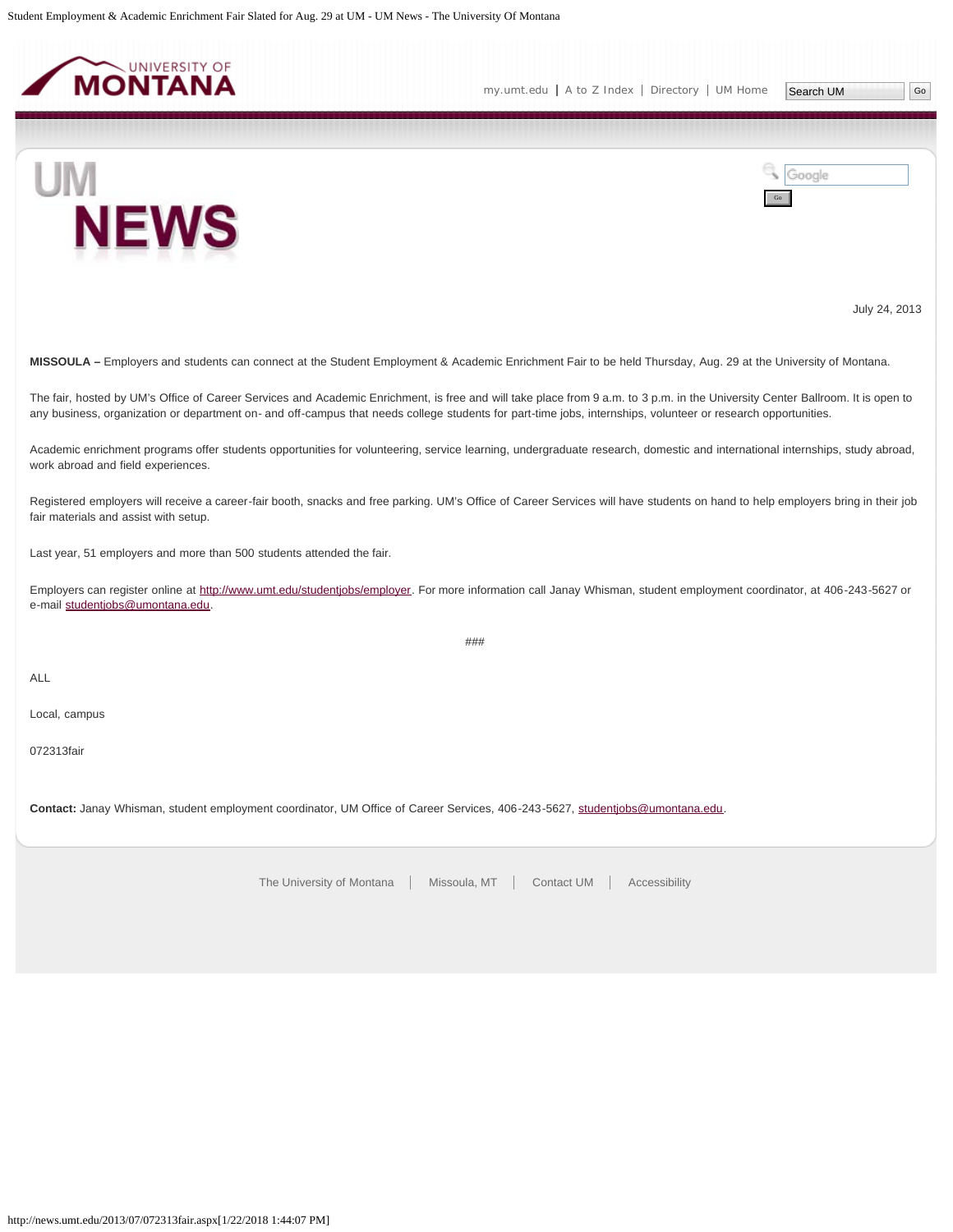<span id="page-16-0"></span>





July 22, 2013

Students come to the University of Montana from around the world to earn an education, and many programs that sponsor international students require them to complete internships as part of their course of study. The internships can be anywhere in the United States as long as they have a strong relation to a student's academic major and meet certain requirements. This summer, three of UM's international students are interning in Washington, D.C.

The summer heat in D.C. feels familiar to Ana Monteiro, a Brazilian student who studied at UM last year through the Science Mobility Program.

"I love it," Monteiro said. "It feels like home."

Monteiro is working at Innovations in Civic Participation as a project intern. ICP is a nonprofit organization that supports the development of youth civic engagement policies and programs worldwide. Monteiro, a geography major, is working to administer a U.S. Department of State exchange program with Pakistan. After graduation she hopes to represent her country on the world stage and says her internship at ICP is a great fit with her future career objectives.

Volodymyr Shemayev of the Ukraine attended UM last year as part of the U.S. Department of State Muskie Program. This summer he's also working in D.C. as summer consul in the Information and Communication Technologies division of the World Bank. His work there focuses on poverty eradication and economic appraisals of proposals from countries to use more information technology in their governance.

UM student Olivia Orthof of Brazil is interning at a dance studio in Washington, D.C., where she takes classes, assists instructors and learns business skills related to running a studio, such as the use of social media for advertising and how to host workshops. The studio specializes in a type of dance that is highly acrobatic.

"It's scary sometimes," Orthof said, "but you just need to go for it."

Student services and academic units across the University, including the Office of International Programs, Foreign Student and Scholar Services and others, collaborate to help international students land internships. Career Services helped Shemayev revise his cover letter and resume. Professors in the Department of Political Science introduced Monteiro to the Washington Center Program, which helped her secured the internship at ICP. The modern dance classes Orthof took through the School of Theatre & Dance helped her earn the confidence to attempt the new and challenging things.

While the work of those offices is important, Monteiro said that it's most important for students to take the initiative and seek out opportunities themselves.

"Talk to people and they'll tell you about many different opportunities," she said.

**Contact:** Peter Baker, UM International Programs, 406-243-6142 , [peter.baker@mso.umt.edu](mailto:peter.baker@mso.umt.edu).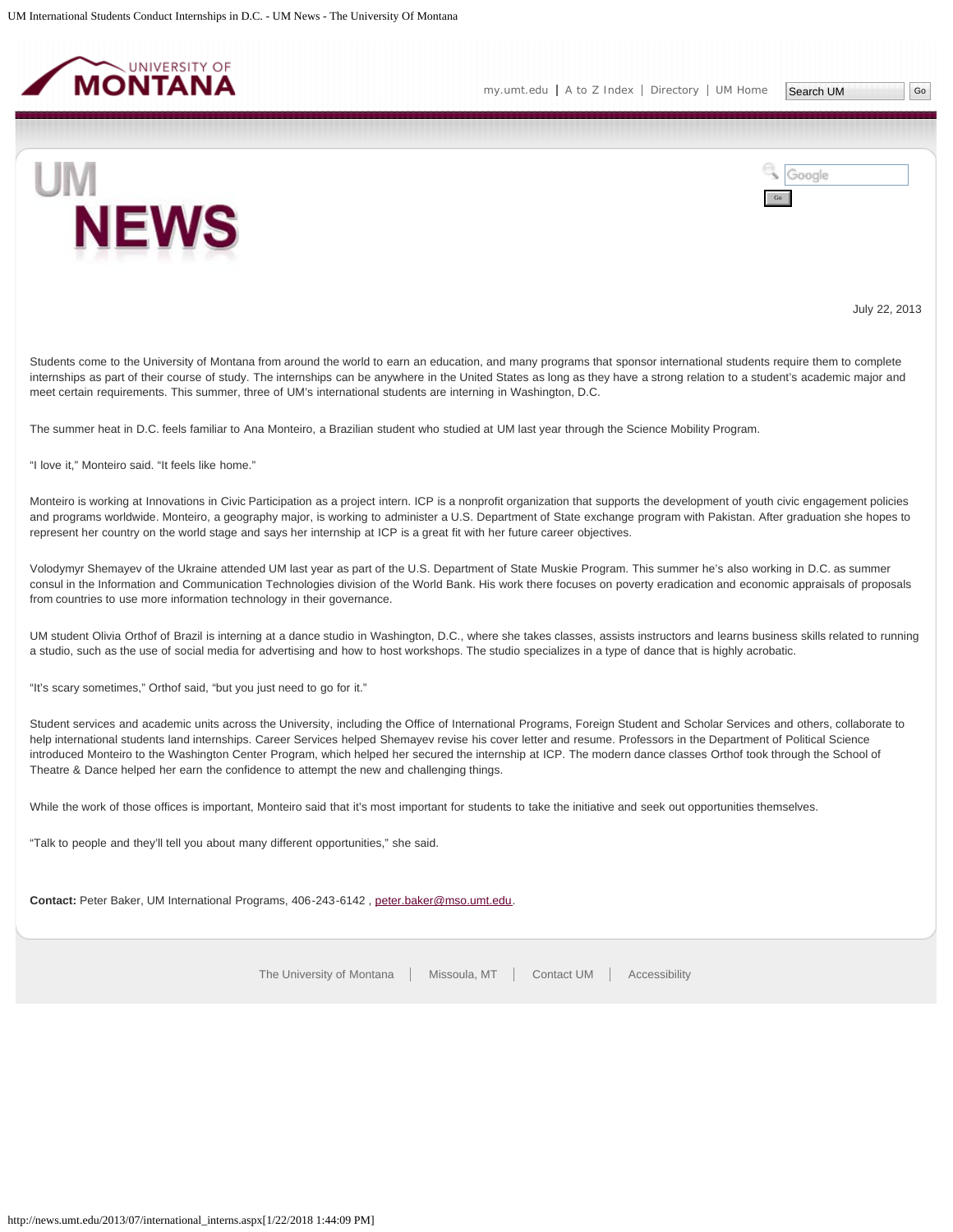<span id="page-17-0"></span>

Google



July 19, 2013

**MISSOULA –** Five outstanding University of Montana graduates will receive 2013 Distinguished Alumni Awards during Homecoming weekend festivities, Oct. 4-5. The awards are the highest honor presented by UM's Alumni Association.

This year's distinguished alumni are Dorothy Bridges of Minneapolis, George Dennison of Missoula, Jim Messina of Washington, D.C., Milton Parsons of Denver and Yoko Takeuchi of Tokyo.

Bridges, senior vice president at the Federal Reserve Bank of Minneapolis, graduated from UM in 1980. She is responsible for community development, regional outreach and public affairs. Previously, Bridges was president of Franklin National Bank in Minneapolis and president of City First Bank in Washington, D.C. She is the only African-American woman to head a Minnesota bank and one of only a few nationwide. Bridges is on the board for the National Endowment for Financial Education and chair emeritus for the Northwest Area Foundation, which works to alleviate poverty in the Northwest. Her talent, determination and commitment to the urban community have earned her much recognition, including the designation of the Minneapolis University Rotary Club's Citizen of the Year in 2003. She was the lota Phi Lambda Sorority Business Woman of the Year in 2005, and in 2009, the Washington Business Journal named her as one of "Ten People to Watch."

Dennison earned an undergraduate history degree 1962 and a Master of Arts degree in history the following year. During his 20 years as president of UM, Dennison guided its transformation into a world-class research and educational institution. He helped raise more than \$500 million in private funds, research support increased tenfold, 720 privately funded scholarships were established, and UM awarded more degrees during the years he served than in its entire earlier history. As chairman of International Student Exchange Program, he helped UM develop into a leading international education organization. He was instrumental in establishing the Osher Lifelong Learning Institute and the Payne Family Native American Center. Dennison was given the name Fast Buffalo Horse, a name he cherishes, by Chief Earl Old Person of the Blackfeet Nation. He chaired the Montana Commission on Community Service for 17 years and led UM's Campus Compact board, which promotes civic engagement at the university level, to become one of the most successful branches in the nation.

Messina, who earned UM degrees in 1993 and 2009, was named Political Strategist of the Year by the Political Consultants Association for his role as campaign manager for President Barack Obama's re-election in 2012. He helped run a successful Missoula mayoral campaign while still an undergraduate at UM, and in 1995, served as U.S. Sen. Max Baucus' chief of staff and ran the senator's 2002 re-election campaign. He also served as chief of staff to U.S. Senator Byron Dorgan of North Dakota and Congresswoman Carolyn McCarthy of New York. In 2008, Messina was appointed chief of staff in Obama's campaign for the presidency. In preparation for the president's campaign for re-election, he met with some of the nation's top business leaders, learning how to run what has been lauded as the most technologically savvy campaign in history. As deputy chief of staff in the White House, one of his many responsibilities was helping to lead the effort to pass the historic health care reform law and to repeal the "don't ask, don't tell" policy.

Parsons graduated from UM in 1966. He has championed environmental stewardship, sustainability and social justice causes in his 35-year career with the U.S. Forest Service. A Vietnam combat veteran, Parsons continues to promote these causes through the award-winning Veterans Green Jobs, a nonprofit he co-founded in 2008 and still chairs. He served as the first national fisheries ecologist in the Forest Service, deputy director of legislative affairs, acting director for the Office of Tribal Relations and executive director of the Western Forestry Coalition. He served as a special assistant to the assistant secretary of state of Oceans and International Environment and Scientific Affairs. Parsons has drafted 10 bills that have become public law, representing some of the most far-reaching legislation on the management of public and private forestry lands in the world in the last three decades. His work has earned him many honors, including the Council of Western State Foresters Distinguished Service Award and the U.S. Department of State Meritorious Honor Award.

Takeuchi, who received a Master of Business Administration at UM in 1987, is a pioneer in the field of human resource management and an important role model to young Japanese women. Her master's thesis, "Japanese Women in Business: Yesterday, Today and Tomorrow," is still referenced as an excellent review of the place of women in Japan's workforce. Takeuchi has held several positions as director or general manager of internationally known firms such as Chanel, Hermes, Chaumet, Louis Vuitton Japan and The Disney Store Japan, where she created a recruiting system to fill a new sales staff of more than 600 employees. As a general agent for Human Synergistics Japan, she provides tools and services for corporate culture renovation and organizational and individual development. She is an active member of the Japan Management Education Society and the Japan Management Ethics Society. Recommended to UM by former U.S. Ambassador to Japan Mike Mansfield, she has been instrumental in promoting the University to prospective students in Japan.

The public is invited to attend a panel discussion featuring all five Distinguished Alumni Award recipients at 5:30 p.m. Friday, Oct. 4, in the University Center Ballroom on the UM campus. An awards ceremony and reception will follow.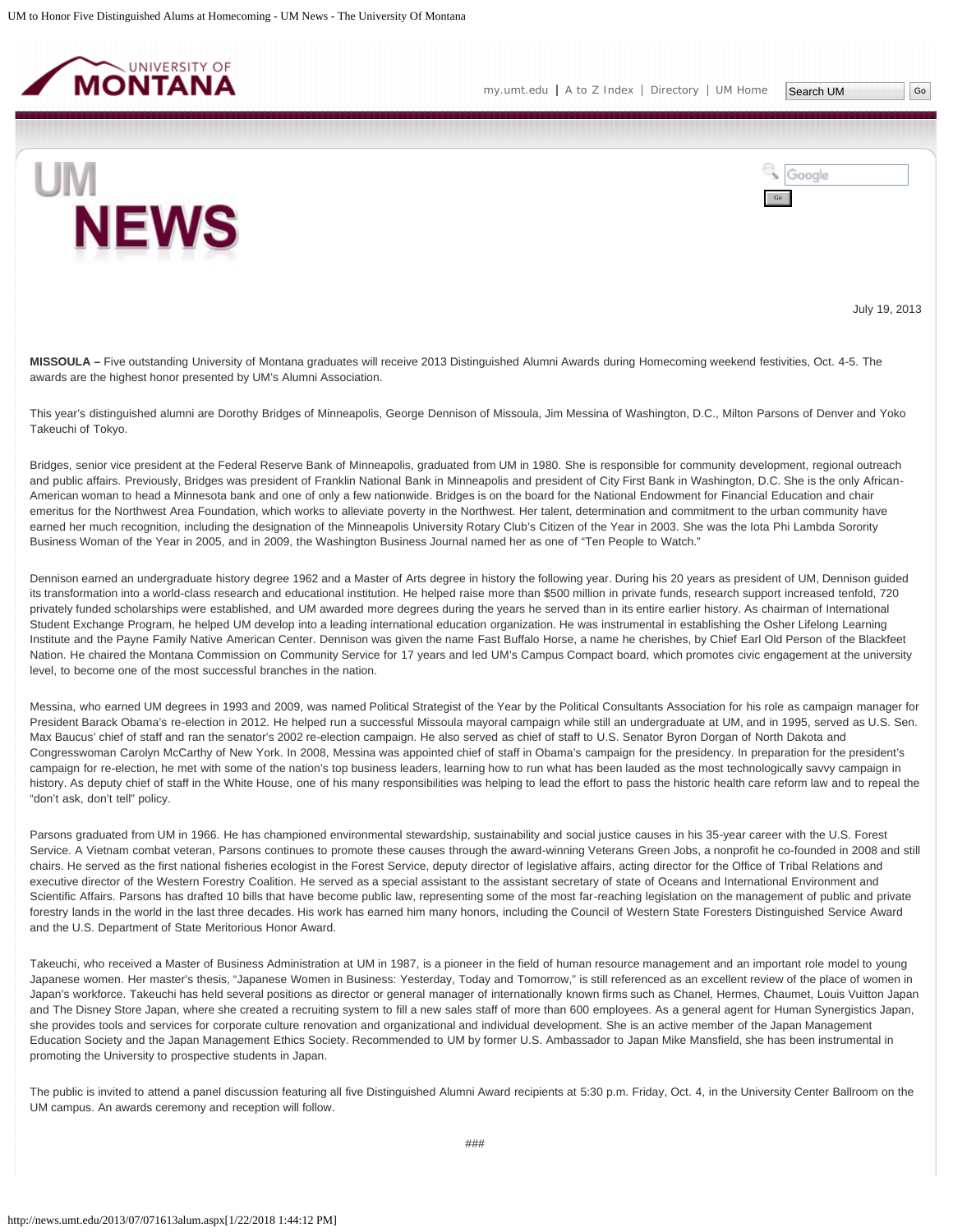UM to Honor Five Distinguished Alums at Homecoming - UM News - The University Of Montana

EO/jh

State

071613alum

Contact: Jodi Moreau, events coordinator, UM Office of Alumni Relations and Alumni Association, 406-243-6124, [jodi.moreau@umontana.edu.](mailto:jodi.moreau@umontana.edu)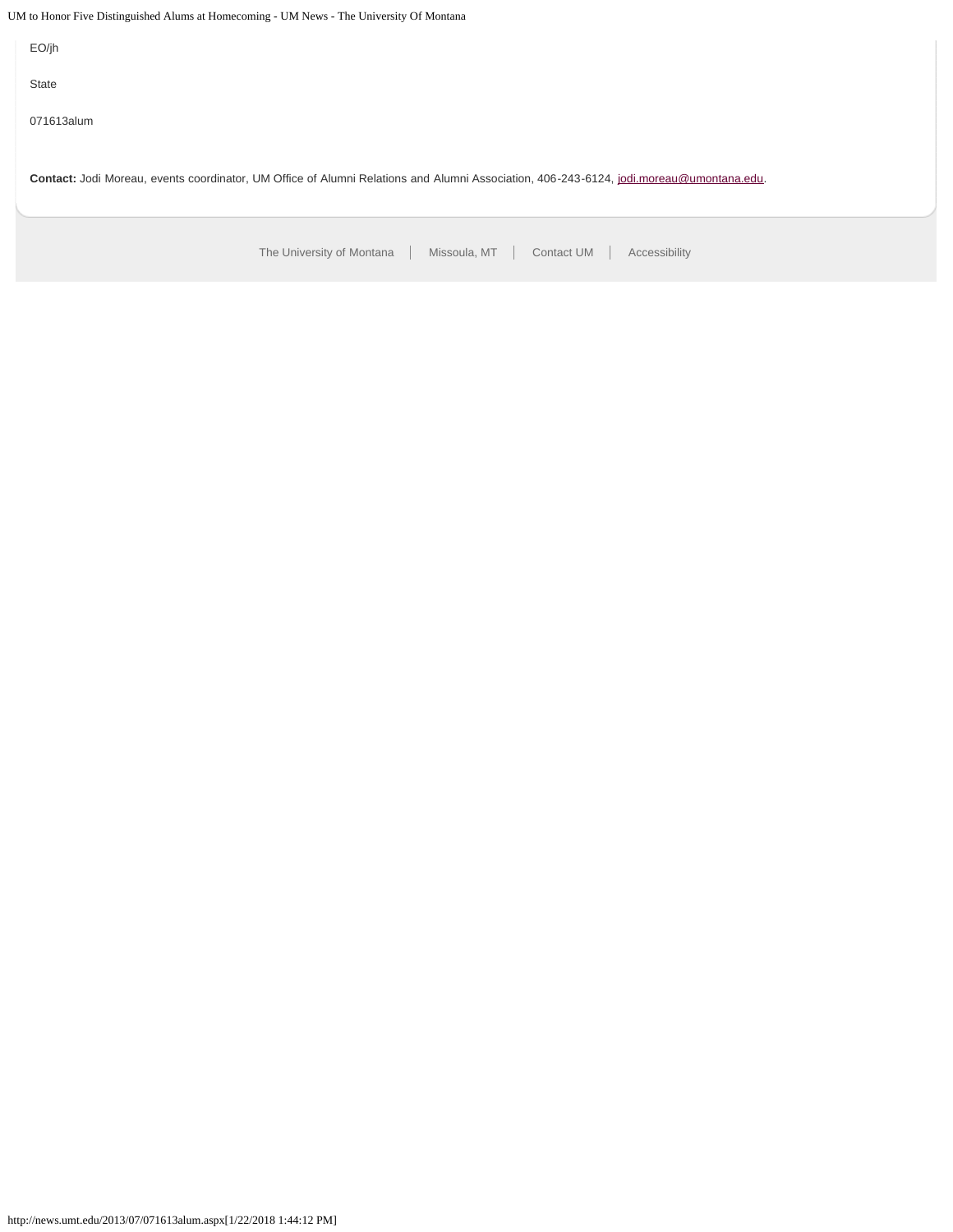<span id="page-19-0"></span>

Search UM | Go

Go

Google



UM **NEWS** 

July 19, 2013

**MISSOULA** – Eclectic electronic artist Pretty Lights will perform a concert at the University of Montana Adams Center at 7 p.m. Wednesday, Nov. 20. Doors for the show open at 6 p.m.

Pretty Lights, the stage name of Derek Vincent Smith, combines music genres from classical to hip-hop to create danceable, funk-infused tracks. Pretty Lights' two new albums, "A Color Map of the Sun" and its companion "Live Studio Sessions From a Color Map of the Sun" were released on July 2.

Tickets for the show cost \$32.50 for general admission floor and reserved. Tickets are available online at [http://www.griztix.com](http://www.griztix.com/) and at all GrizTix locations, including Worden's Market, Southgate Mall, The Source in the University Center, the MSO Hub and the Adams Center Box Office. They also are available by calling 406-243-4051 or 1-888-MONTANA.

###

For more information call the Adams Center Box Office at 406-243-4051 or visit [http://www.griztix.com.](http://www.griztix.com/)

BP

Western Montana

071913pret

**Contact:** Heather Krebsbach, marketing coordinator, UM Productions, 406-243-4719, [marketing@umproductions.org](mailto:marketing@umproductions.org).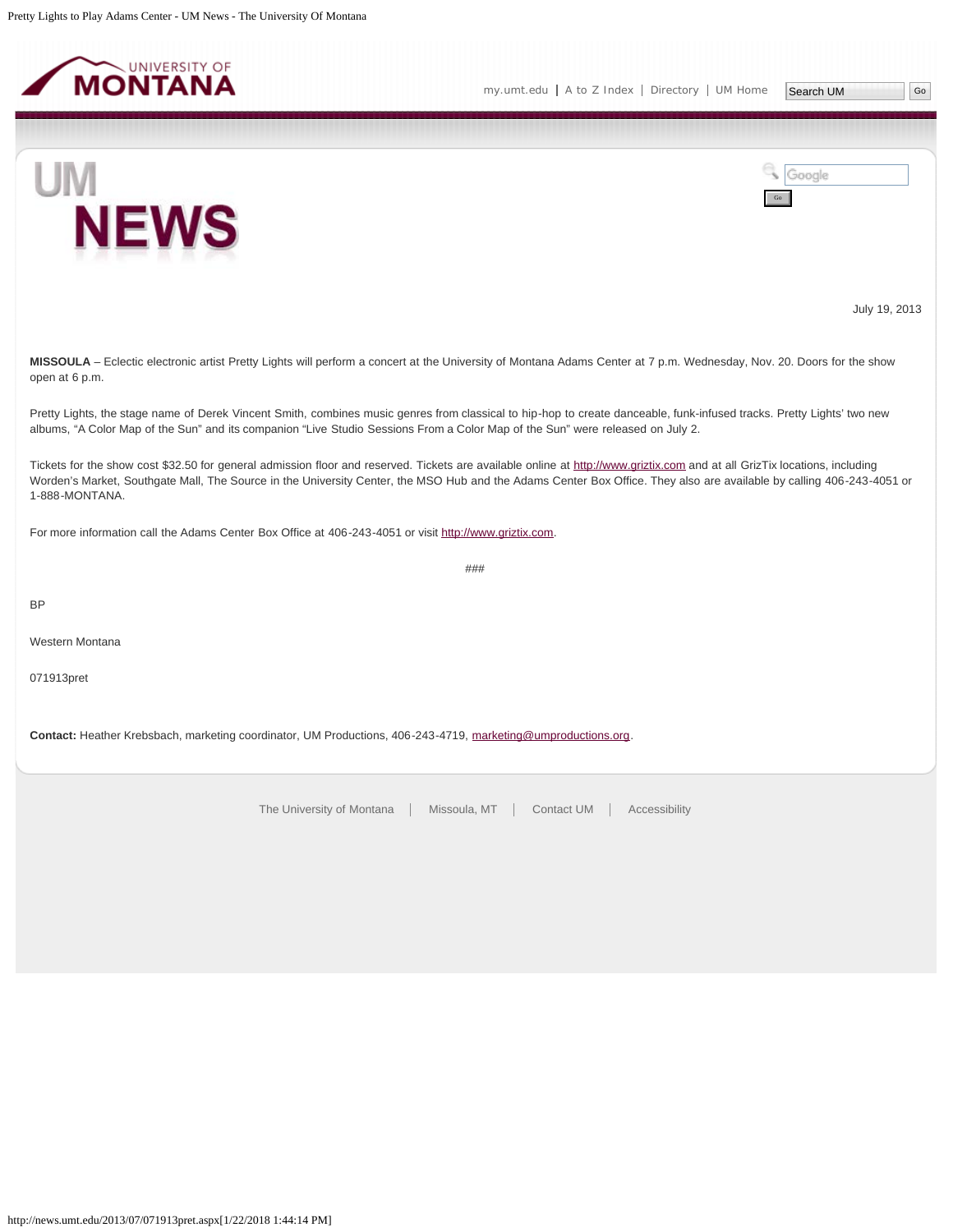<span id="page-20-0"></span>

UM



July 19, 2013

**MISSOULA** – Mannheim Steamroller will bring its popular "Mannheim Steamroller Christmas by Chip Davis" show to the University of Montana Adams Center at 7 p.m. Sunday, Nov. 17.

Tickets for the show cost between \$38 and \$70. They are available online at [http://www.griztix.com](http://www.griztix.com/) and at all GrizTix locations, including Worden's Market, Southgate Mall, The Source in the University Center, the MSO Hub and the Adams Center Box Office. They also are available by calling 406-243-4051 or 1-888-MONTANA.

"Mannheim Steamroller Christmas by Chip Davis" has been a favorite holiday show for more than 28 years. Grammy Award-winner Davis created a show that features the beloved Christmas music of Mannheim Steamroller along with dazzling multimedia effects performed in an intimate setting.

Mannheim Steamroller is the No. 1-selling Christmas artist of all time, with more than 28 million albums sold. This year's tour is sponsored nationally by PANDORA Jewelry.

For more information call the Adams Center Box Office at 406-243-4051 or visit [http://www.griztix.com.](http://www.griztix.com/)

###

BP

**State** 

071913mann

**Contact:** Heather Krebsbach, marketing coordinator, UM Productions, 406-214-9196, [marketing@umproductions.o](mailto:marketing@umproductions.o).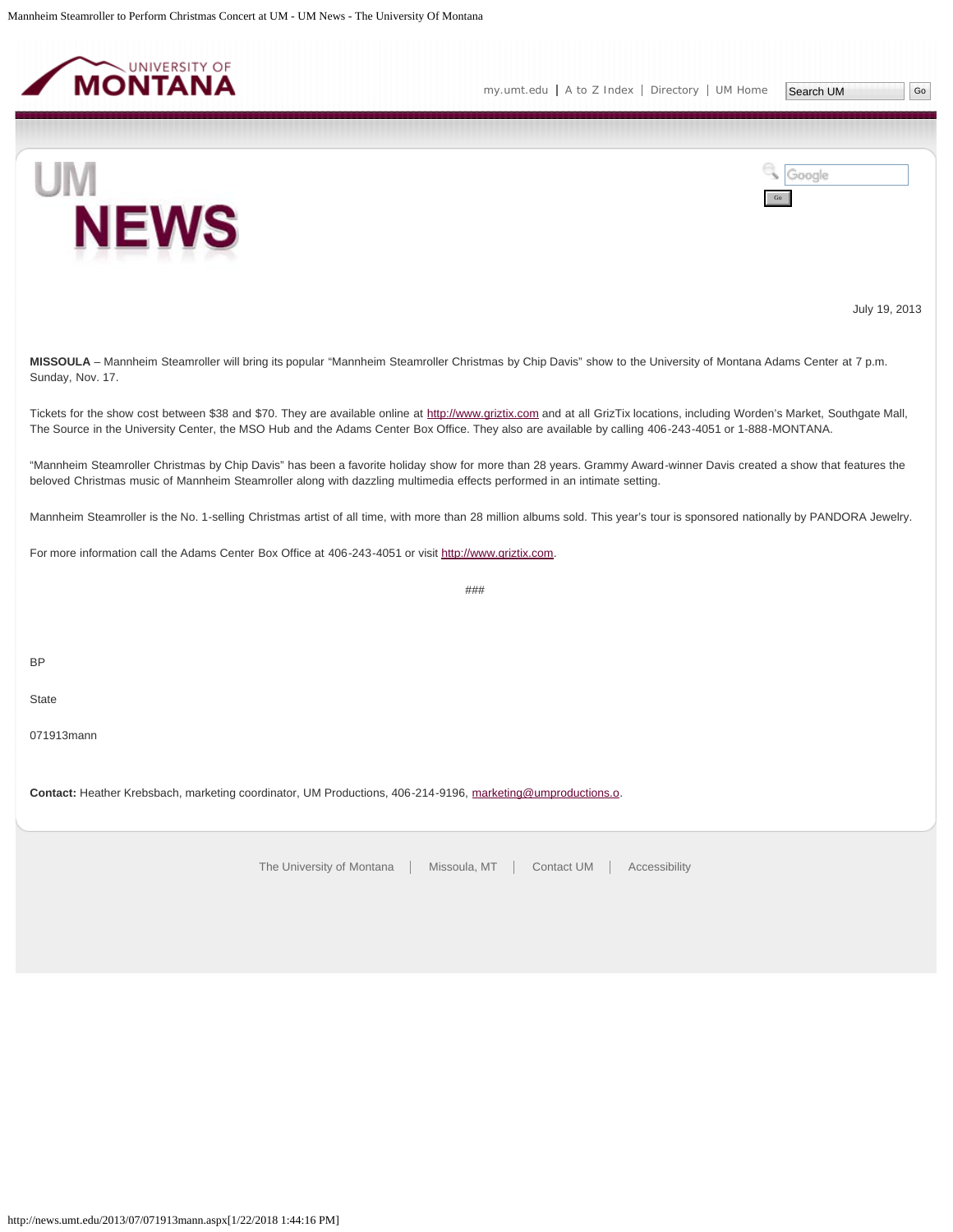<span id="page-21-0"></span>

Google





July 18, 2013

**POLSON** – The University of Montana's Flathead Lake Biological Station invites the public to a free open house from 1 to 5 p.m. Thursday, July 25.

Visitors will learn about Flathead Lake and the station's research, explore the facilities and take part in activities. UM Mascot Monte will be at the station from 1:30 to 2:30 p.m.

This year's open house features research displays about Flathead Lake and its food web, the Flathead Lake weather and water buoys and sensor network, aquatic invasive species, North Fork Flathead River conservation, and remote sensing and geographic information systems. There also will be quided nature walks; displays of stream, pond and lake animals; a display of birds and mammals; and the contents of FLBS time capsules from 1912, 1967 and 2013.

Boat tours and research demonstrations will take place at 1:05, 1:50, 2:35, 3:20 and 4:05 p.m. Participants can reserve a space by picking up a boat ticket during the open house. Nature walks will take place at 2:40 and 3:30 p.m. At 3:15 p.m., UM Bierman Professor of Ecology and FLBS Director Jack Stanford will present "Research and Education at the Biological Station and Prospects for the Future."

###

The Biological Station is located 17.5 miles north of Polson and 14 miles south of Bigfork along Highway 35 on Flathead Lake's east shore.

For more information, visit <http://www.umt.edu/flbs>or call 406-982-3301.

ALL

Western

071813ophs

**Contact:** UM Flathead Lake Biological Station, 406-982-3301, [flbs@flbs.umt.edu.](mailto:flbs@flbs.umt.edu)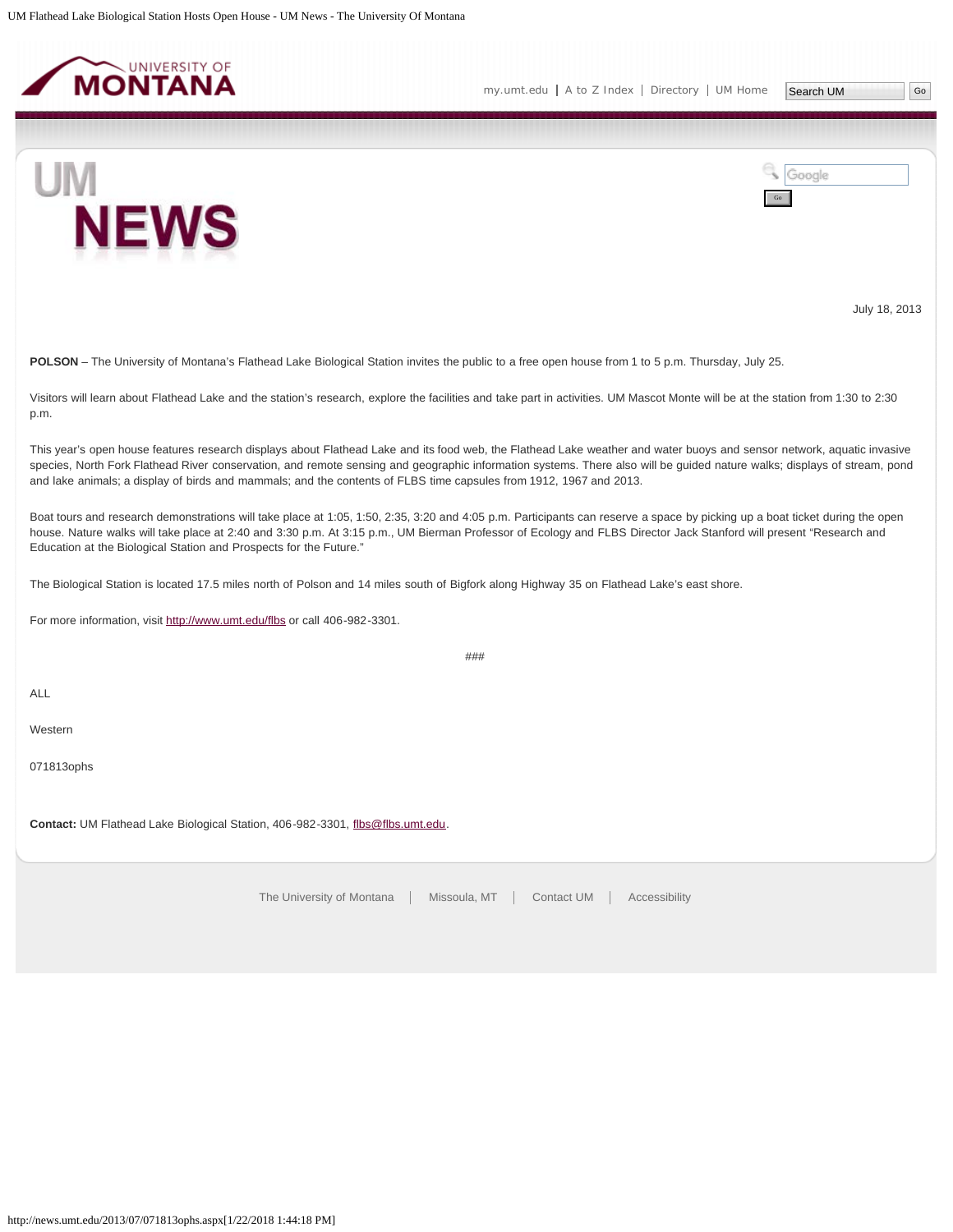<span id="page-22-0"></span>

Google



July 17, 2013

**MISSOULA** – The American Society of Mammalogists recently awarded UM Wildlife Biology Professor and Craighead Chair Joel Berger the 2013 Aldo Leopold Conservation Award.

The award honors well-established individuals who have made lasting contributions to the conservation of mammals and their habitats.

Berger has addressed research questions about mammalian ecology and conservation in natural systems at wide-ranging geographic scales namely in Asia, Africa and North America. This award recognizes his broad scope of work, which includes social behavior and ecology of wild horses; behavioral and demographic consequences of horn removal in African rhinos; effects of predator reintroduction on the ecology of prey species and on the structure of vertebrate communities; long-distance migration by mammals and conservation of their migration corridors; effects of climate change in the Arctic on demography and persistence of musk ox; and conservation of large mammals in Bhutan, Tibet and Mongolia.

"In each of these systems, our recipient and his collaborators have combined traditional approaches and novel field manipulations that facilitate stronger inferences about both fundamental and applied ecological topics," stated the American Society of Mammalogists in their award announcement. "Dr. Berger also has engaged in capacity building in these projects through efforts with local conservation organizations, education and training for local scientists and students and advising for governmental agencies."

In 2002, ASM created the award, which is named after Aldo Leopold, the "father" of wildlife ecology and management, who is well known for his famous land ethic philosophy and his influence on wildlife conservation, including his active membership on ASM Conservation Committees in the 1930s.

"I am motivated by conservation and finding ways to protect our planet's spectacular diversity," Berger said. "This means understanding systems and species, their challenges, and proffering solutions."

Along with his position at UM, Berger also is a senior conservation scientist with the Wildlife Conservation Society. His past honors include the 2009 LaRoe Memorial Conservation Award from the Society for Conservation Biology. Twice he has been selected as a Fellow of the American Association for Advancement of Sciences and twice has received the Rolex Foundation's Meritorious Project Award.

###

ALL

**State** 

071613berg

**Contact:** Joel Berger, UM Craighead Chair in Wildlife Biology, 208-351-5124, [joel.berger@umontana.edu..](mailto:joel.berger@umontana.edu.)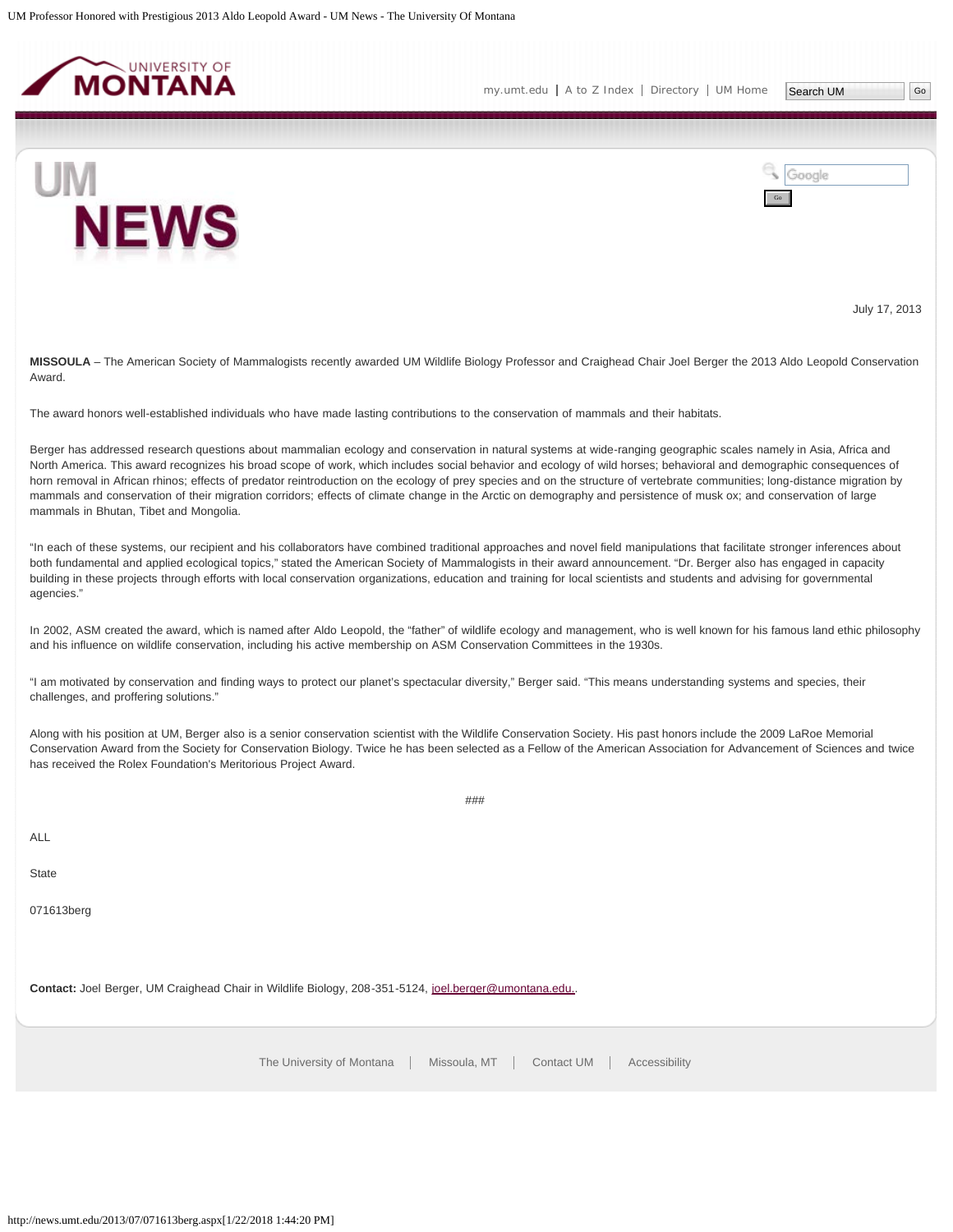<span id="page-23-0"></span>

UM



July 15, 2013

**MISSOULA –** Thirty land managers from countries such as Kenya, Uganda, India, Brazil and Zimbabwe will arrive in Montana on Thursday, July 18, for the 14th annual International Seminar on Protected Area Management.

ISPAM is sponsored by the U.S. Forest Service International Programs and the University of Montana. UM Professor Wayne Freimund and Professor Emeritus Steve McCool are co-directors.

The seminar helps midcareer planners and managers of nationally significant protected areas worldwide learn more about policies and management. They will learn about integrated planning, community involvement, tourism and concessions and climate change by visiting with national park and forest officials and university researchers. Participants will represent various agencies, including the U.S. Agency for International Development, forest departments and ministries, national parks and reserves, and academia.

This year, participants first meet with national Forest Service leaders in Washington, D.C., to get an overview of land management in the U.S. They then travel to Glacier National Park and the Flathead National Forest to learn about management of a transboundary international park adjacent to national forest.

In Missoula, participants will meet with Mayor John Engen to talk about the role local politics play in conservation. They also will tour the Hayes easement in Evaro with Five Valleys Land Trust and then spend several days at the Magruder Ranger Station in the Bitterroot National Forest. In addition, participants also will spend several days in West Yellowstone meeting with Gallatin National Forest managers, business owners, tourism operators and Yellowstone National Park officials.

International Programs of the U.S. Forest Service helps to sponsor participation in ISPAM. It works with international partners to promote sustainable forest management and biodiversity conservation.

More information is available on the ISPAM website at [http://www.cfc.umt.edu/ispam/default.php.](http://www.cfc.umt.edu/ispam/default.php)

###

Note to Media: Participants will be in Kalispell and Glacier National Park July 18-22. They will be in Missoula July 24 for a morning meeting with Mayor Engen, an afternoon tour of the Hayes-Evaro Easement and an evening banquet at Shadows Keep. They will return to Missoula Aug. 1-3 to develop action plans for issues in their own countries based on what they learn during the seminar.

LS/cbs

Western Montana

071513land

**Contact:** Leana Schelvan, director of communications, UM College of Forestry and Conservation, 406-243-6693, [leana.schelvan@umontana.edu](mailto:leana.schelvan@umontana.edu).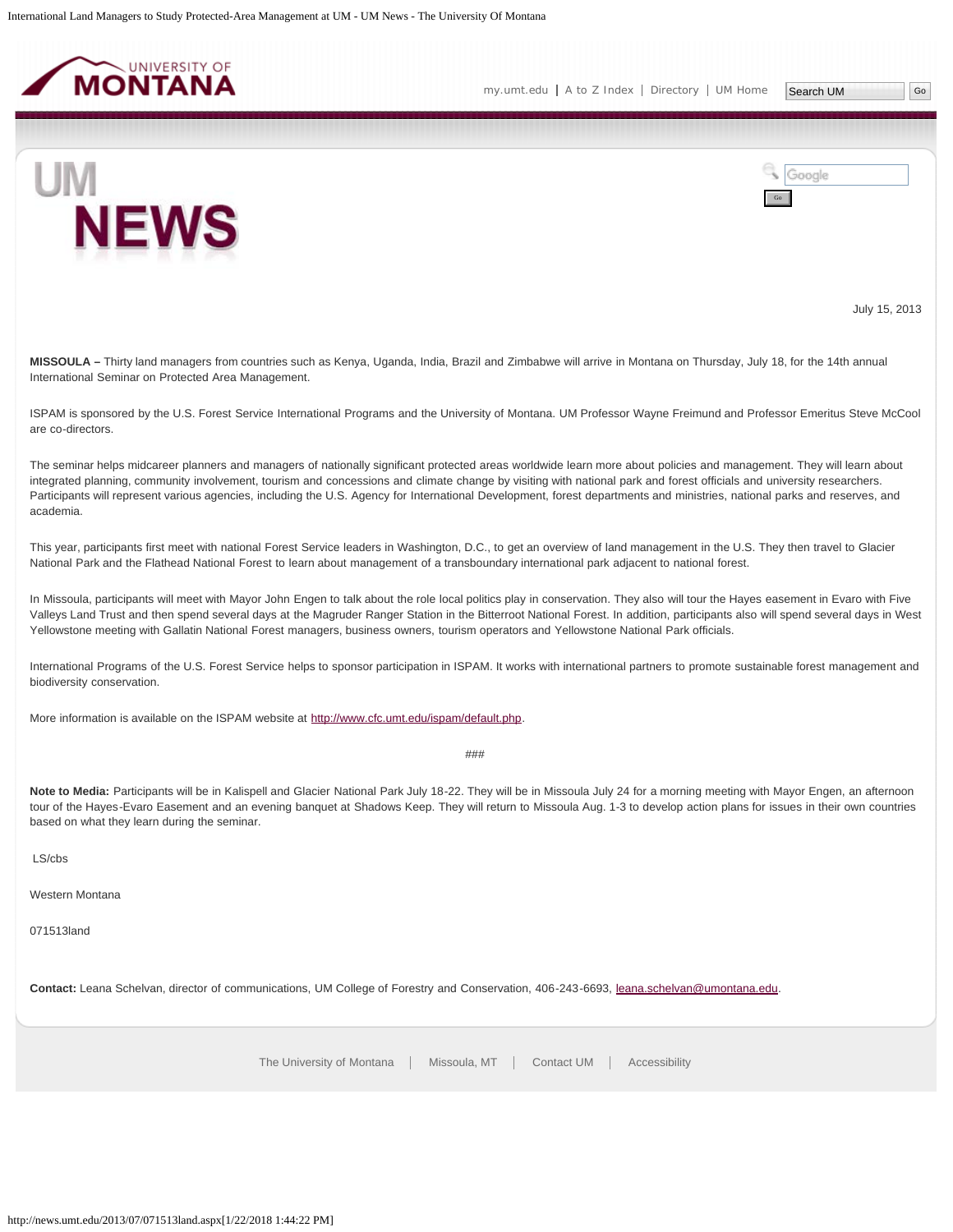<span id="page-24-0"></span>

Google



July 15, 2013

**MISSOULA** – Plants take in and store carbon dioxide as they grow. As the amount of  $CO<sub>2</sub>$  in the atmosphere increases, leading to rising temperatures and other climatic changes, researchers want to know if plant growth can keep pace with and take up more of this new  $CO<sub>2</sub>$ .

To grow faster, plants also need nutrients such as nitrogen and phosphorous in balance with the amount of new CO<sub>2</sub>. New research led by Cory Cleveland, a University of Montana professor of terrestrial biogeochemistry, examines where plants might be expected to grow more based on access to nutrients.

The study found that new sources of nitrogen are most available for plants in tropical rain forests but that phosphorus availability is low across the globe. Cleveland and his co-authors used satellite data to track plant production and the corresponding balance of carbon, nitrogen and phosphorous.

"Our global, satellite-based calculation allowed us to examine patterns of nutrient demand and cycling over a large scale," Cleveland said. "This helped us pinpoint tropical forest ecosystems as those with the ability to increase plant productivity in response to other changes in the environment, at least from a nutrient cycling perspective. We also saw that forests outside the tropics have much more limited ability to grow more due to low inputs of new nitrogen and phosphorous relative to plant demands."

Cleveland's coauthors are from the University of California-Davis, the Southwest Biological Science Center of the U.S. Geological Survey, Colorado State University and the Agricultural Research Station of the U.S. Department of Agriculture.

The paper, "Patterns of New Versus Recycled Primary Production in the Terrestrial Biosphere," came out in Proceedings of the National Academy of Sciences on July 15 .

###

LS/cbs

State

071213trop

**Contact:** Cory Cleveland, associate professor of terrestrial biogeochemistry, 406-243-6018, [cory.cleveland@umontana.edu](mailto:cory.cleveland@umontana.edu).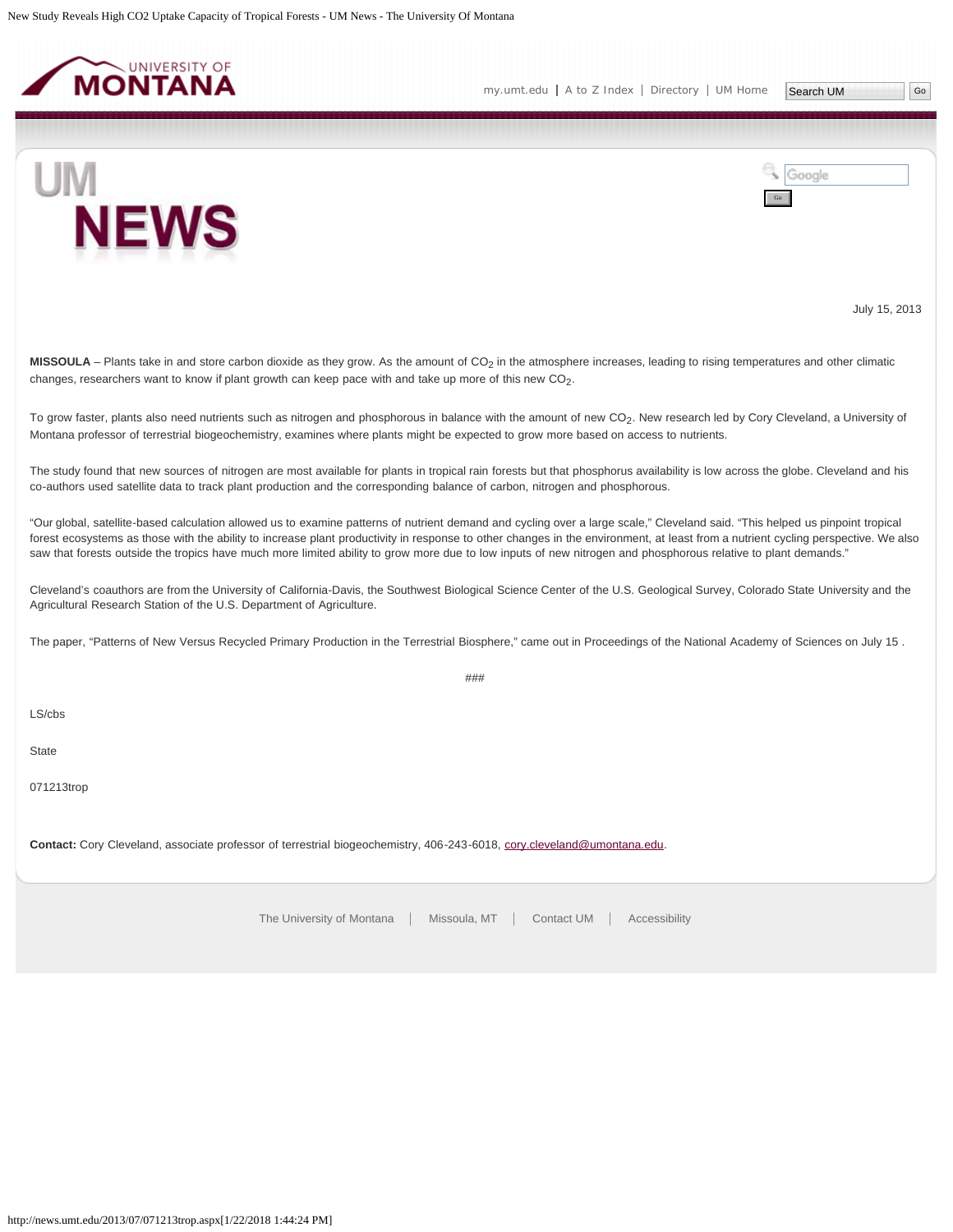<span id="page-25-0"></span>



Google



July 12, 2013

**MISSOULA** – The Montana Board of Research and Commercialization Technology recently was awarded a \$149,000 grant to support the collaborative biomedical research and commercial development between the University of Montana and private Montana companies.

The project, "Enhancement of Applied/Translational Research in Biomedicine," involves four UM departments and leverages federal grant support for basic neuroscience research at UM's Center of Structural and Functional Neuroscience.

The grant will support seed projects to develop, refine and commercialize intellectual property in the private sector; the development of incubator space for small business innovation research projects; the maintenance of high-tech, high-cost shared instrumentation as a statewide resource; student training; and the continued promotion of collaborative projects between CSFN researchers and the biotech/biomedical companies in Montana.

Scientists participating in the project include those affiliated with CSFN, emerging biotech companies in Montana and other private-sector research entities, such as the Montana Neuroscience Institute at St. Patrick Hospital.

The UM Department of Biomedical and Pharmaceutical Sciences and CSFN collaborated on the grant with the UM Office of Technology Transfer and the School of Business Administration. A strong emphasis of the project is the development of novel diagnostics, devices or therapeutic agents related to the treatment of brain injury or disease. These efforts have led to numerous patents and biotech spin-off companies in Montana.

Over the past 13 years, four new Montana-based companies have started as a result of supporting this work at UM, according to Dave Desch, executive director of the MBRCT.

"We think this is a great example of how the MBTC program is supposed to work," Desch said.

The UM leaders on the grant are Richard Bridges, professor and chair of the Department of Biomedical and Pharmaceutical Sciences; Michael Kavanaugh, director of the CSFN; Joe Fanguy, director of technology transfer; and Klaus Uhlenbruck, professor and chair of the Department of Management and Marketing.

 $###$ 

For more information call Fanguy at 406-243-2148 or email [joe.fanguy@umontana.edu](mailto:joe.fanguy@umontana.edu).

**BP** 

**State** 

071013csfn

Contact: Joe Fanguy, director, UM Office of Technology Transfer, 406-243-2148, [joe.fanguy@umontana.edu](mailto:joe.fanguy@umontana.edu).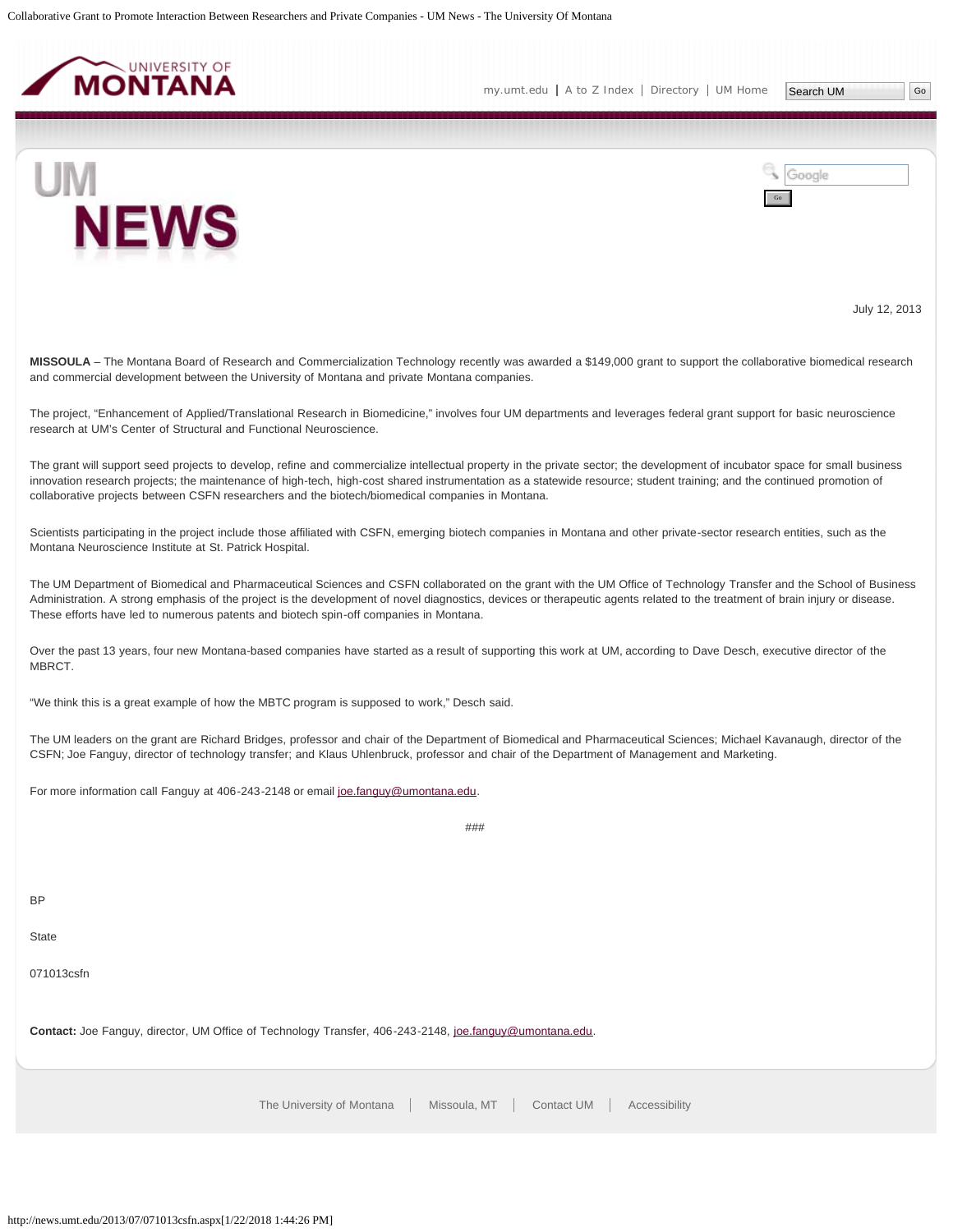<span id="page-26-0"></span>

Google



July 12, 2013

**MISSOULA –** For the first time ever, a Center for Biomedical Research Excellence (COBRE) at a Montana university has been granted a Phase 3 award from the National Institutes of Health.

The \$5 million, five-year, Institutional Development Award went to the Center for Environmental Health Sciences at the University of Montana. Part of UM's College of Health Professions and Biomedical Sciences, CEHS employs about 50 people who study environmental impacts on human health.

"It's gratifying to be the first COBRE center in Montana to earn a Phase 3 award," Director Andrij Holian said. "At each stage these awards get more competitive and harder to get. This outcome is a direct result of the high level of science being conducted by our investigators."

The COBRE program was established to support multidisciplinary biomedical research centers and science infrastructure in states that historically have had low levels of NIH funding. UM has two COBRE centers, and Montana State University has two as well.

Holian says most investigators at his center study inflammation in some way. The 17 faculty researchers associated with CEHS examine everything from pulmonary and cardiovascular diseases to autoimmune diseases and developmental defects. Libby asbestos and the effects of wood smoke on human health are just two examples of center research topics.

The center launched in 2000 when Holian was recruited to UM from the University of Texas Houston. U.S. Sen. Max Baucus helped support CEHS with an initial federal appropriation, and the center landed its first \$10 million COBRE award in 2002. Phase 2, also \$10 million, followed in 2007. Phase 3 was awarded this summer.

"I think the important thing here is how much this effort has enriched the scientific infrastructure for the entire campus," Holian said. "We have purchased equipment and provided resources that no one investigator alone could afford. Now more than half of the investigators using our equipment are from outside the center."

Holian said receiving the Phase 3 funding was a great relief, especially after the award was initially not funded last year and CEHS was given one more chance to reapply.

"In the end, with our second application, we didn't change much," he said. "We just made some things clearer in our application materials. So, yeah, this is great because it allows us to now continue building on our previous success."

Holian said in the application they demonstrated that center researchers produced a high volume of scientific publications, that faculty were successful in earning additional grants and that great training programs had been established.

"We've been able to, I think, do it all, and we've also been able to do a lot of community activities here at the center," he said. "We also do a lot of outreach and K-12 educational programs."

Scott Whittenburg, UM vice president for research and creative scholarship, said Holian and his colleagues should be lauded for bringing the Phase 3 award to the University and western Montana.

"Research centers and institutes are powerful economic drivers for our region," Whittenburg said. "In addition to providing educational opportunities for our students, they create good-paying biotech jobs that enrich the local economy. Andrij should be commended for growing a center that has averaged a workforce of more than 50 people for the past 13 years."

CBS

**State** 

071213cehs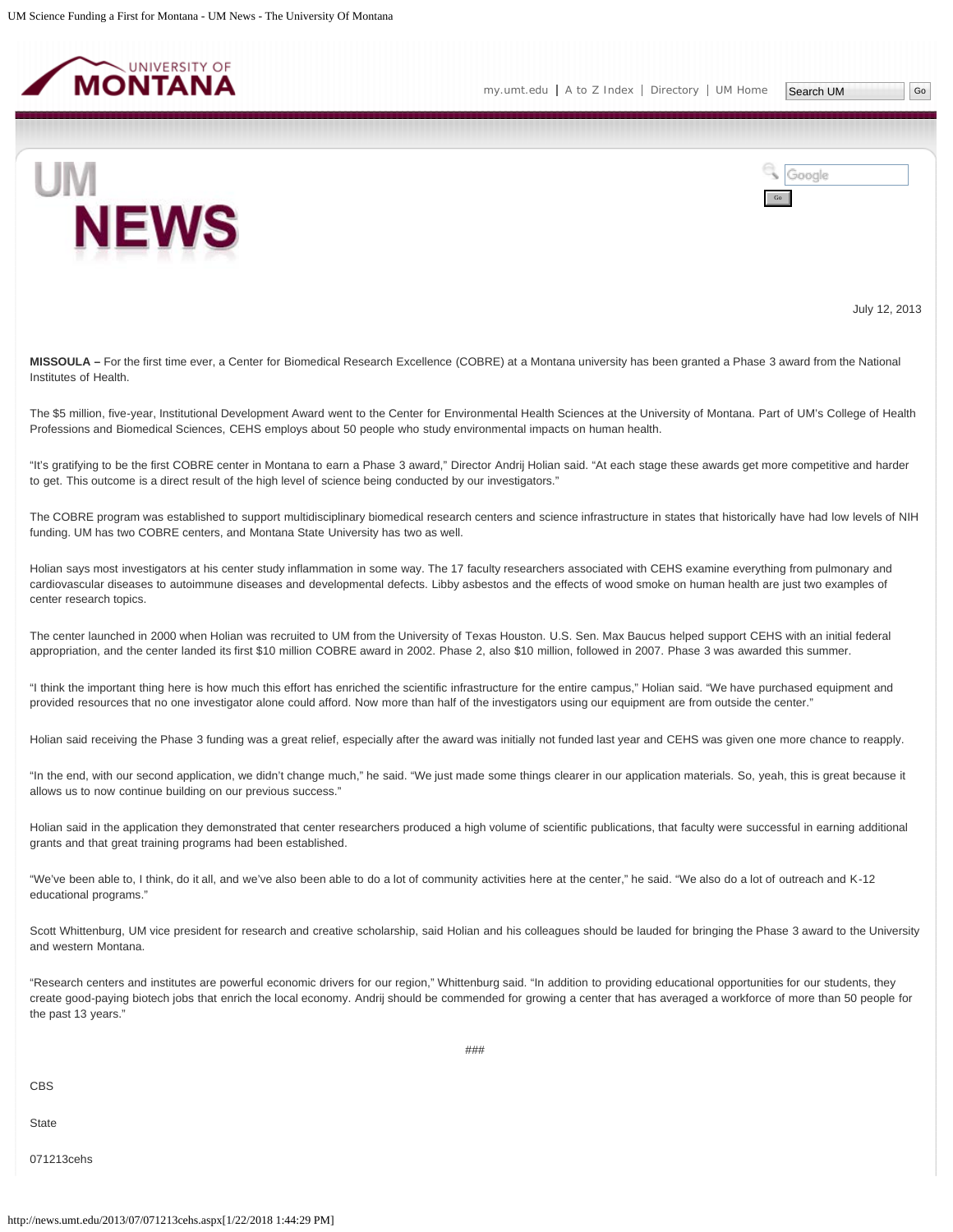**Contact:** Andrij Holian, director, UM Center for Environmental Health Sciences, 406-243-4478, [andrij.holian@umontana.edu.](mailto:andrij.holian@umontana.edu)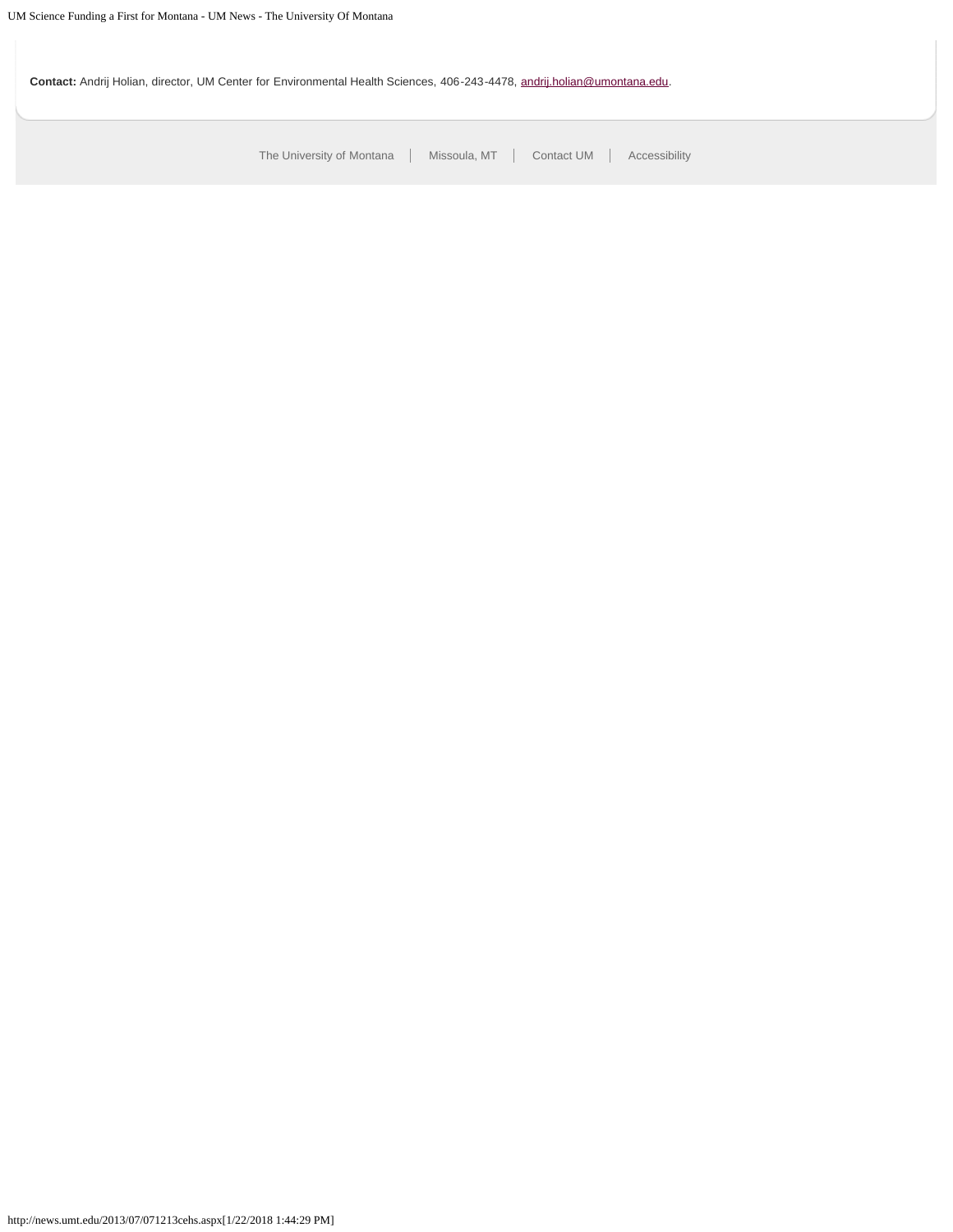<span id="page-28-0"></span>

Google



July 11, 2013

MISSOULA – NASA recently awarded researchers at the University of Montana a grant to support a \$1.125 million project to build a dedicated observatory to detect Earthlike exoplanets.

Are we alone? Is Earth the sole example of life in the Universe, or are there others? To find out, researchers at UM, together with partner institutions Harvard, the California Institute of Technology and Pennsylvania State University are building Project Minerva.

On the cutting edge of the search for new planets, Minerva is an array of four telescopes and a purpose-built, state-of-the-art spectrometer capable of detecting small, rocky planets in orbit around nearby stars. The goal of Minerva is to detect and characterize nearby exoplanets in the "habitable zone" – the region around a star where conditions are suitable for the presence of liquid water, which is the most basic building block of life as we know it.

The team is led by UM astrophysicist Nate McCrady, an associate professor in UM's Department of Physics and Astronomy and a co-principal investigator for the project. Coinvestigators on the grant are UM Associate Professor Dan Reisenfeld, also from the Department of Physics and Astronomy, and Adam Bolton, assistant professor of astrophysics at the University of Utah.

The NASA award will enable UM to purchase one of the four 0.7-meter telescopes that, when used in conjunction with the others in the Minerva array, will allow astronomers to search the skies with innovative precision. It's the only exoplanet project of its kind.

"This award is a tremendous boost for astrophysics at the University of Montana, as it will place our students and faculty on the forefront of exoplanet research," said Scott Whittenburg, UM vice president for research and creative scholarship.

The team currently is evaluating host sites for the telescope and plans to select one this coming fall. Once in place, UM students and faculty will be able to operate the telescope from a remote observing control room on UM's mountain campus in Missoula.

"This project will establish world-class exoplanet research in Montana," McCrady said.

The NASA Experimental Program to Stimulate Competitive Research provides seed funding to build infrastructure for nationally-competitive research in NASA research areas of interest.

For more information visit [http://cas.umt.edu/physics/minerva/,](http://cas.umt.edu/physics/minerva/) call McCrady at 406-243-2041 or email [nate.mccrady@umontana.edu.](mailto:nate.mccrady@umontana.edu)

###

ALL

State, National Science

071113nasa

Contact: Nate McCrady, associate professor of astrophysics, UM Department of Physics and Astronomy, 406-243-2041, [nate.mccrady@umontana.edu.](mailto:nate.mccrady@umontana.edu)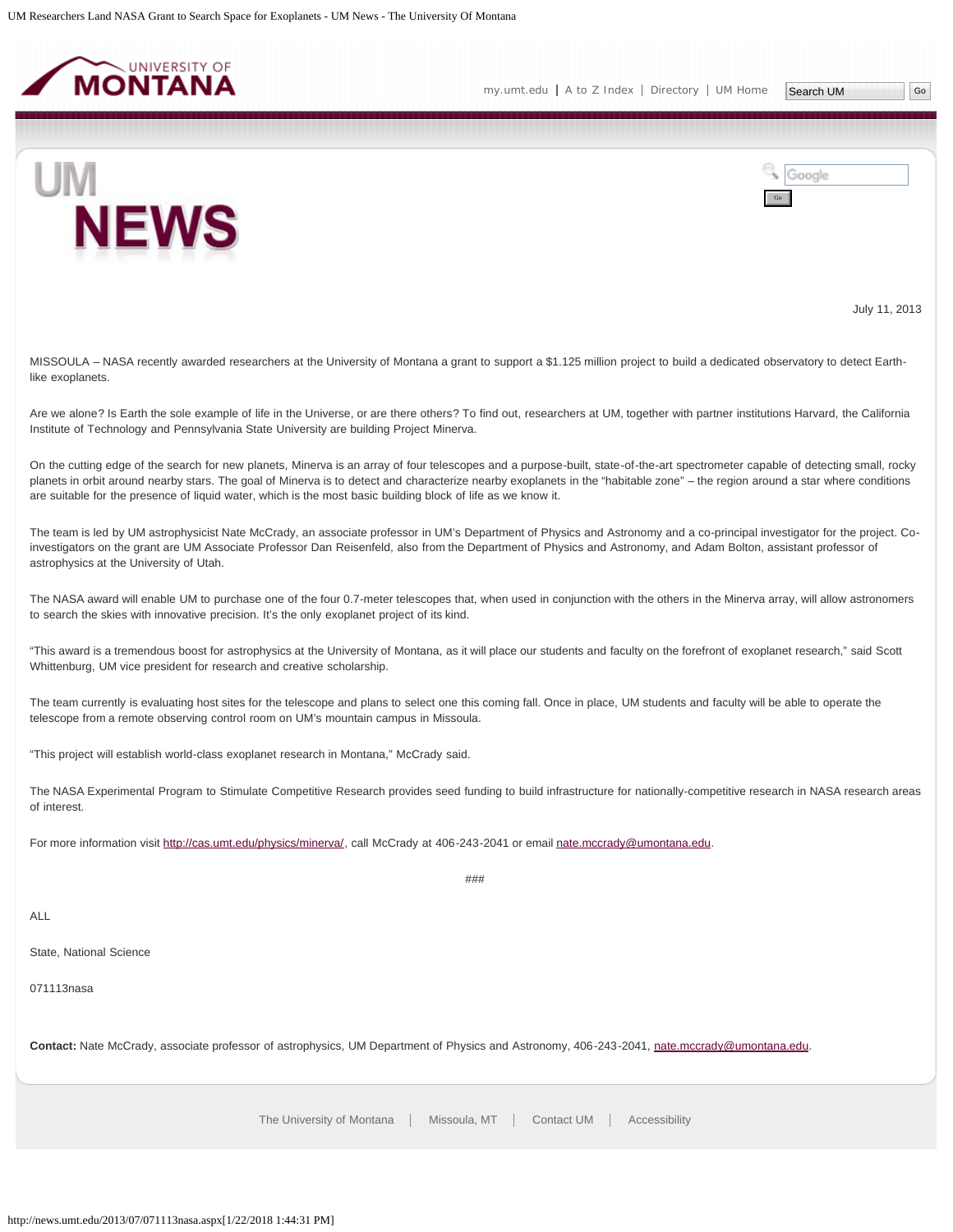<span id="page-29-0"></span>





July 09, 2013

**MISSOULA** – New research by UM bioclimatology Assistant Professor Ashley Ballantyne models the influence of Arctic sea ice on Arctic temperatures during the Pliocene era. His research was published in the Research Highlight section of the July issue of Nature Geoscience. The full paper will be published in Palaeogeography, Palaeoclimatology, Palaeoecology: An International Journal for the Geosciences.

Ballantyne and coauthors from Northwestern University, the University of Colorado and the National Center for Atmospheric Research used a global climate model to investigate the amplification of Arctic temperatures in Earth's past.

Atmospheric carbon dioxide concentrations recently reached 400 parts per million for the first time since the Pilocene Epoch, three million years ago. During this era, Arctic surface temperatures were 15-20 degrees Celsius warmer than today's surface temperatures.

Ballantyne's findings suggest that much of the surface warming likely was due to ice-free conditions in the Arctic. That finding matches estimates of land temperatures in the Arctic during the same time. This suggests that atmospheric carbon dioxide concentrations of 400 ppm may be sufficient to greatly reduce the spatial extent and seasonal persistence of Arctic sea ice.

The authors also found that surface temperatures in the Arctic are more sensitive to the amount of sea ice than to the amount of land-based ice. They show that once sea ice is removed, heat lost from the ocean recirculates in the atmosphere and warms the interior land.

The findings are relevant to modern-day atmospheric models and to an understanding of what a loss of sea ice means to both sea and land temperatures.

According to the findings, the extent of Arctic sea ice and its seasonal distribution clearly have broad impacts on Arctic climate that extend beyond the Arctic Ocean itself and have important implications for the future of the Arctic system.

###

For more information on the study, call Ballantyne at 406-243-6791 or email [ashley.ballantyne@umontana.edu](mailto:ashley.ballantyne@umontana.edu).

ALL

**State** 

070813arct

**Contact:** Ashley Ballantyne, assistant professor of bioclimatology, UM College of Forestry & Conservation, 406-243-6791, [ashley.ballantyne@umontana.edu](mailto:ashley.ballantyne@umontana.edu); Leana Schelvan, director of communications, UM College of Forestry & Conservation, 406-243-6693, [leana.schelvan@umontana.edu.](mailto:leana.schelvan@umontana.edu)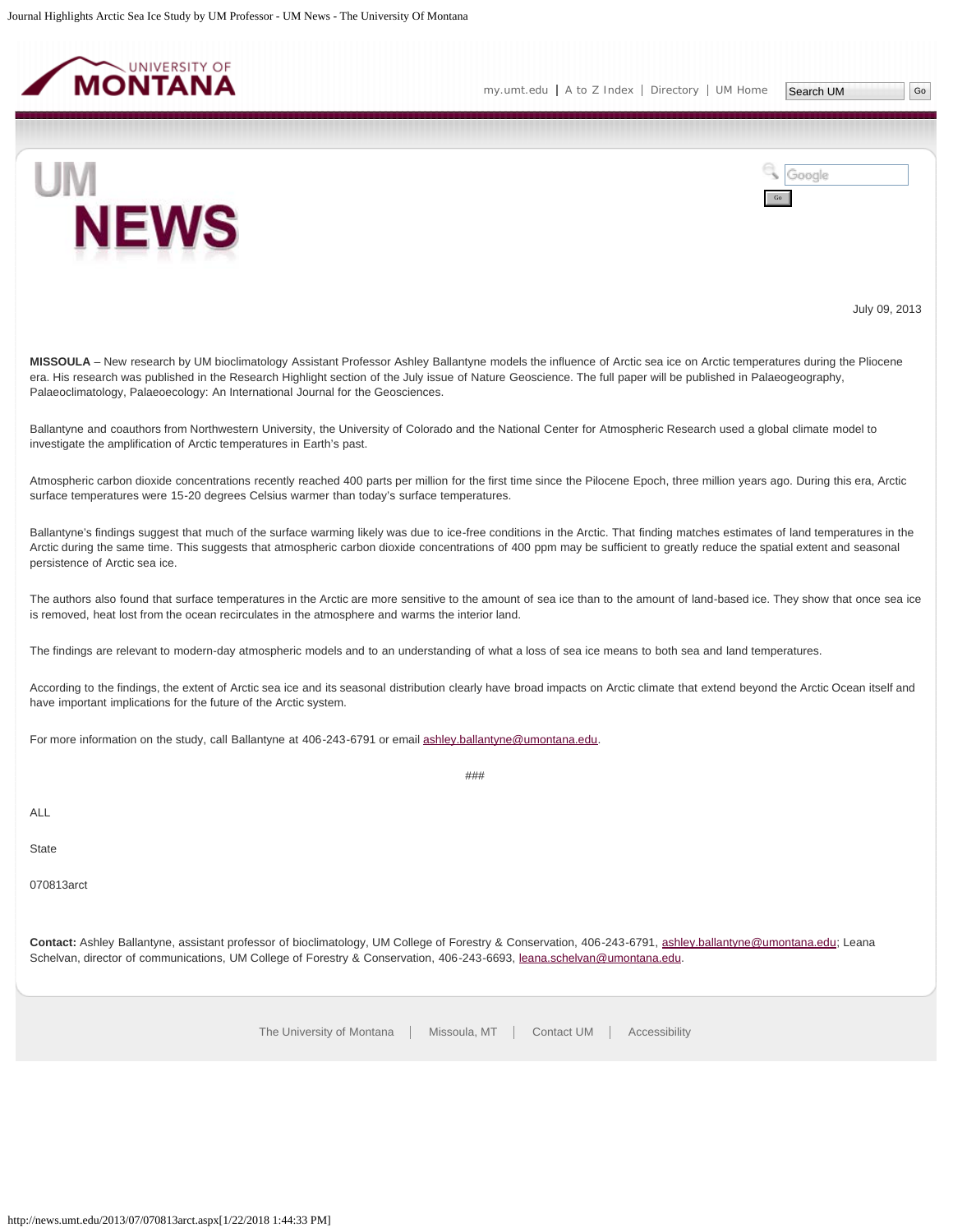<span id="page-30-0"></span>

[my.umt.edu](http://my.umt.edu/) | [A to Z Index](http://www.umt.edu/search/atoz/) | [Directory](http://www.umt.edu/directory/) | [UM Home](http://www.umt.edu/)

Search UM

Go

Google



July 09, 2013

**MISSOULA** – Scientists and researchers from across the state will convene in Helena Aug. 22-23 to discuss pressing environmental challenges facing mountains and high plains ecosystems and their communities during the 2013 Montana EPSCoR IoE Annual Summit.

The Experimental Program to Stimulate Competitive Research (EPSCoR) is a program of the National Science Foundation that aims to strengthen research and education in science and engineering in the U.S. The Montana Institute on Ecosystems, which operates partly out of the University of Montana, is the flagship program of the current Montana NSF EPSCoR award.

The summit will provide a science-based gathering where participants can share their knowledge gained through research and broader engagement activities.

Through the event, IoE hopes to showcase EPSCoR year-two research progress and outcomes, expand statewide participation in the EPSCoR project across all components – research, education, diversity, workforce development, outreach and cyberinfrastructure – and increase visibility of the role and potential of IoE as a model of how a smallpopulation state can excel in research and education and improve the lives of its residents.

###

The summit will be held at the Red Lion Colonial Hotel in Helena. To register, view an agenda or submit an abstract or poster for presentation, visit <http://www.umt.edu/ce/cps/ioesummit/>.

For more information call Montana IoE Program Manager Gay Allison at 406-243-2617 or email [gay.allison@umontana.edu.](mailto:gay.allison@umontana.edu)

BP

**State** 

070913epsc

**Contact:** Gay Allison, program manager, Montana Institute on Ecosystems, 406-243-2617, [gay.allison@umontana.edu.](mailto:gay.allison@umontana.edu)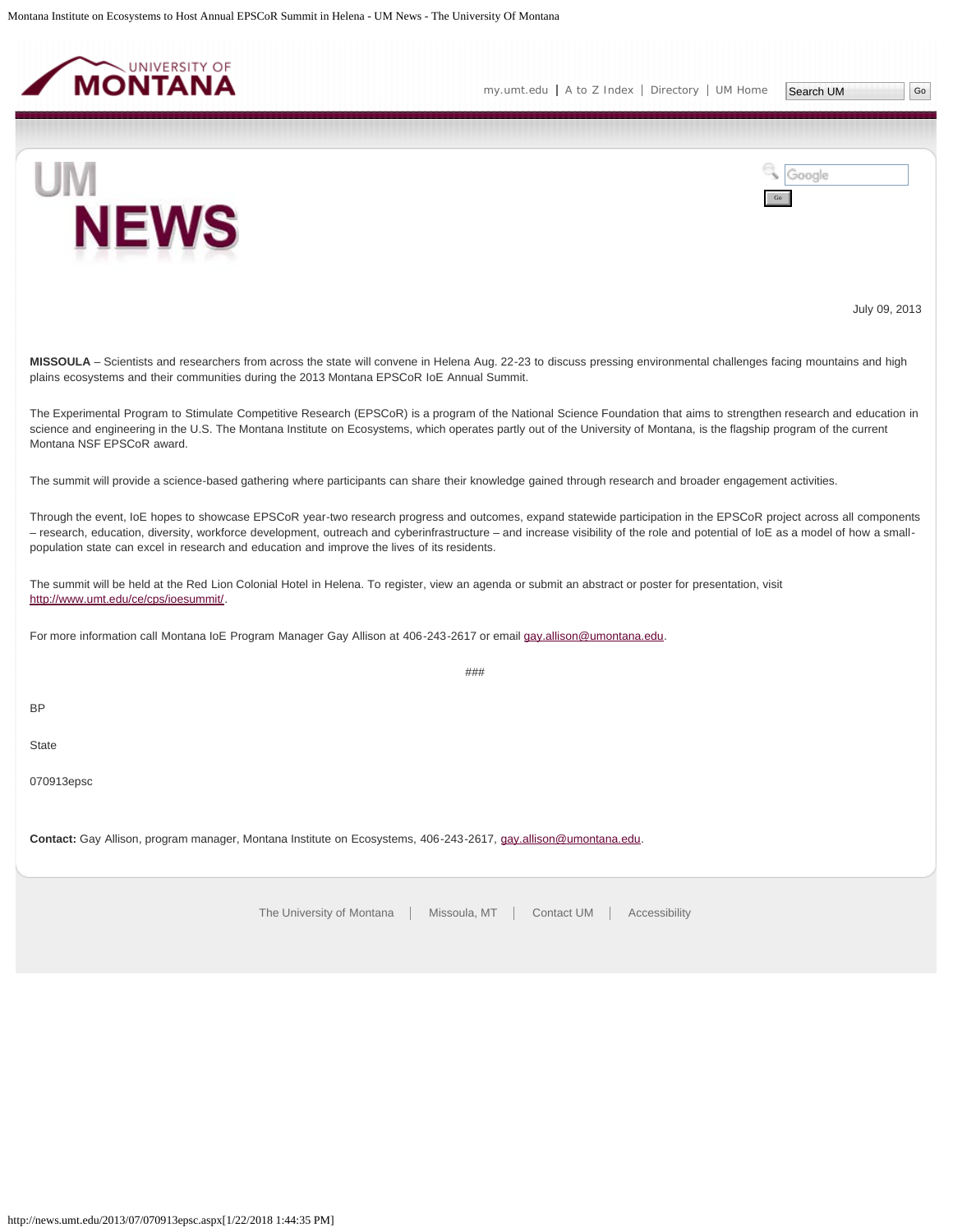<span id="page-31-0"></span>

UM



July 03, 2013

**MISSOULA** – Pablo Picasso's "Head of a Woman/Tete de femme" is on display at the University of Montana President's Office reception area in Main Hall through Aug. 22. The 1903 painting is on loan to the Montana Museum of Art & Culture through a private collection.

"Tete de femme" is from Picasso's Blue Period, a style that emerged around 1900 and lasted to 1904, coinciding with the artist's move to Paris. The Blue Period is typified by heavy black lines and somber shades of blue and green. Paintings from the Blue Period depict the poorest residents of the Montmartre district and at the time they were created, brought Picasso little success. However, they are now considered among his most popular works.

Following the tradition of French Symbolist painters such as Odilon Redon and Puvis de Chavannes, Picasso used color to convey emotional qualities. His Blue Period works were influenced by his depression and the suicide of his friend Carlos Casagemas.

"Tete de femme" was first owned by the poet Guillaume Apollinaire, who championed the new art of Cubism and whose poems ushered in Modernity.

"We hope many campus visitors take this very special opportunity to see these Picassos in our summer tribute to one of the most important artists of the last century," said Barbara Koostra, director of the MMAC.

For more information call MMAC at 406-243-2019 or visit the museum's website at [http://www.umt.edu/montanamuseum.](http://www.umt.edu/montanamuseum)

###

**Note to media:** Digital images of the painting and lithographs are available. To request a copy, call Shawn Whitworth at 406-243-2019 or email [shawn.whitworth@mso.umt.edu](mailto:shawn.whitworth@mso.umt.edu).

BP

**State** 

*070313tete*

**Contact:** Brandon Reintjes, curator of art, Montana Museum of Art & Culture, 406-243-2019, [brandon.reintjes@mso.umt.edu.](mailto:brandon.reintjes@mso.umt.edu)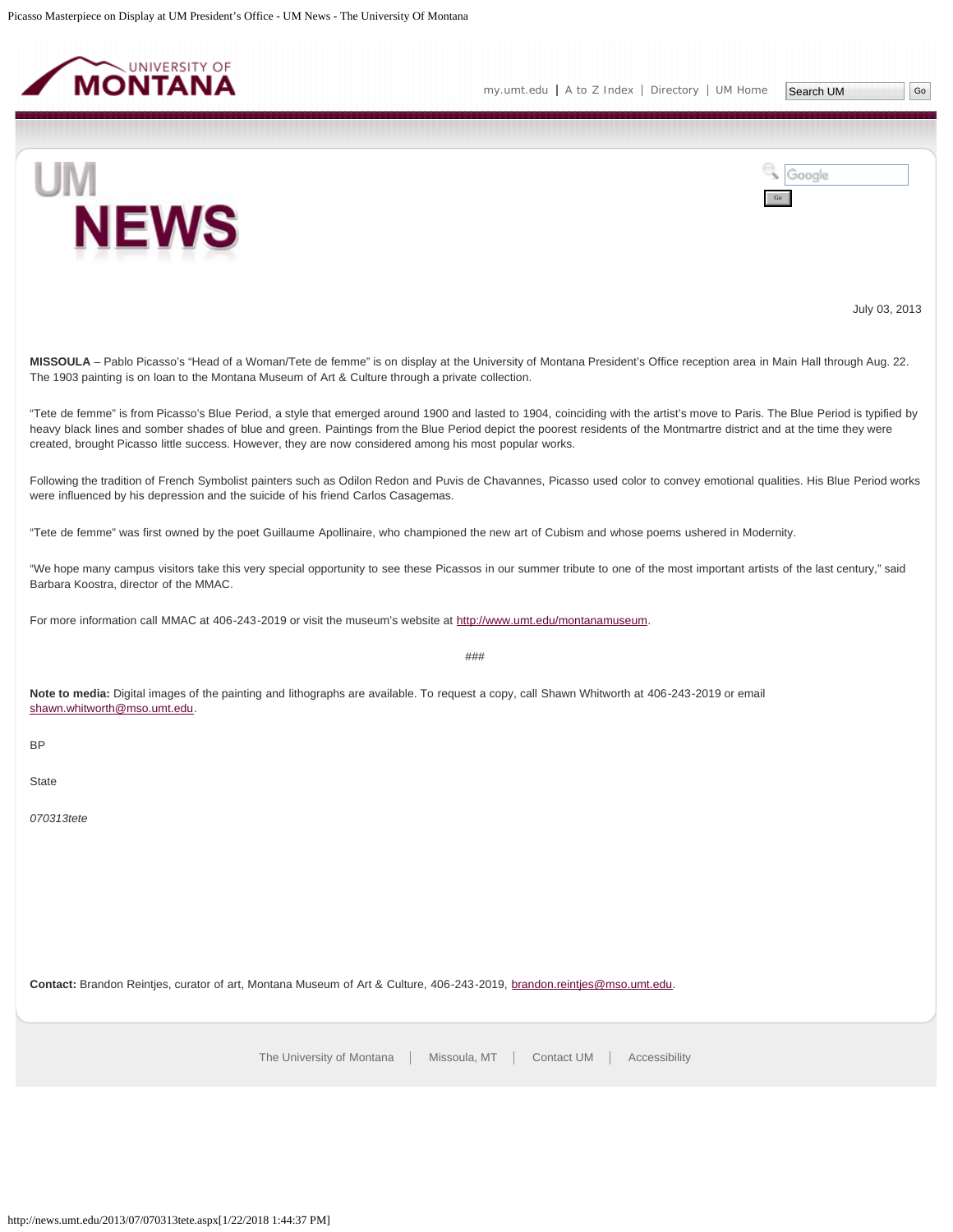<span id="page-32-0"></span>

UM

Google Go

July 02, 2013

**MISSOULA** – A University of Montana student and an alumna recently received awards from two national honor societies.

Emily Cross of Glendive, a 2013 UM graduate, was awarded a fellowship worth \$5,000 by The Honor Society of Phi Kappa Phi, the nation's oldest honor society.

Cross earned her bachelor's in philosophy with minors in music and economics, graduating from the Davidson Honors College with high honors. She will continue her studies at the University of California-Irvine School of Law.

She is among 57 students nationwide to receive a Phi Kappa Phi Fellowship. The selection process for the fellowship is based on the student's graduate potential, undergraduate academic achievement, service and leadership experience, letters of recommendation, personal statement of educational perspective and career goals, and acceptance at an approved graduate or professional program.

Allison Mueller of Brainerd, Minn., received a \$2,000 JoAnne Trow Award from Alpha Lambda Delta. She studies physics at UM and intends to attend graduate school for engineering or geophysics. She also is part of the Davidson Honors College.

The JoAnne Trow Award focuses on scholarship, volunteer experiences and service to an Alpha Lambda Delta organization. Alpha Lambda Delta is an honor society for students who have maintained a 3.5 or higher GPA and are in the top 20 percent of their class during their first year or term of higher education.

Mueller currently conducts atomic research in conjunction with Lawrence Berkeley National Laboratory in Berkeley, Calif., and she hopes to publish her work in the coming year.

During her sophomore year, she volunteered with the Flagship Program, exposing at-risk youth from the Missoula area to different fields of study at UM through the University Alpha Lambda Delta chapter's Future College Stars initiative.

For more information call Laure Pengelly Drake director of external scholarships and advising for the honors college, at 406-243-6140 or email [laure.pengellydrake@umontana.edu.](mailto:laure.pengellydrake@umontana.edu) More information on Phi Kappa Phi is available at [http://www.phikappaphi.org](http://www.phikappaphi.org/), and more information about Alpha Lambda Delta is available at [http://www.nationalald.org/.](http://www.nationalald.org/)

###

#### **Photo captions:**

Mueller: Allison Mueller

Cross: Emily Cross

BP

State, Hometowns

070213honr

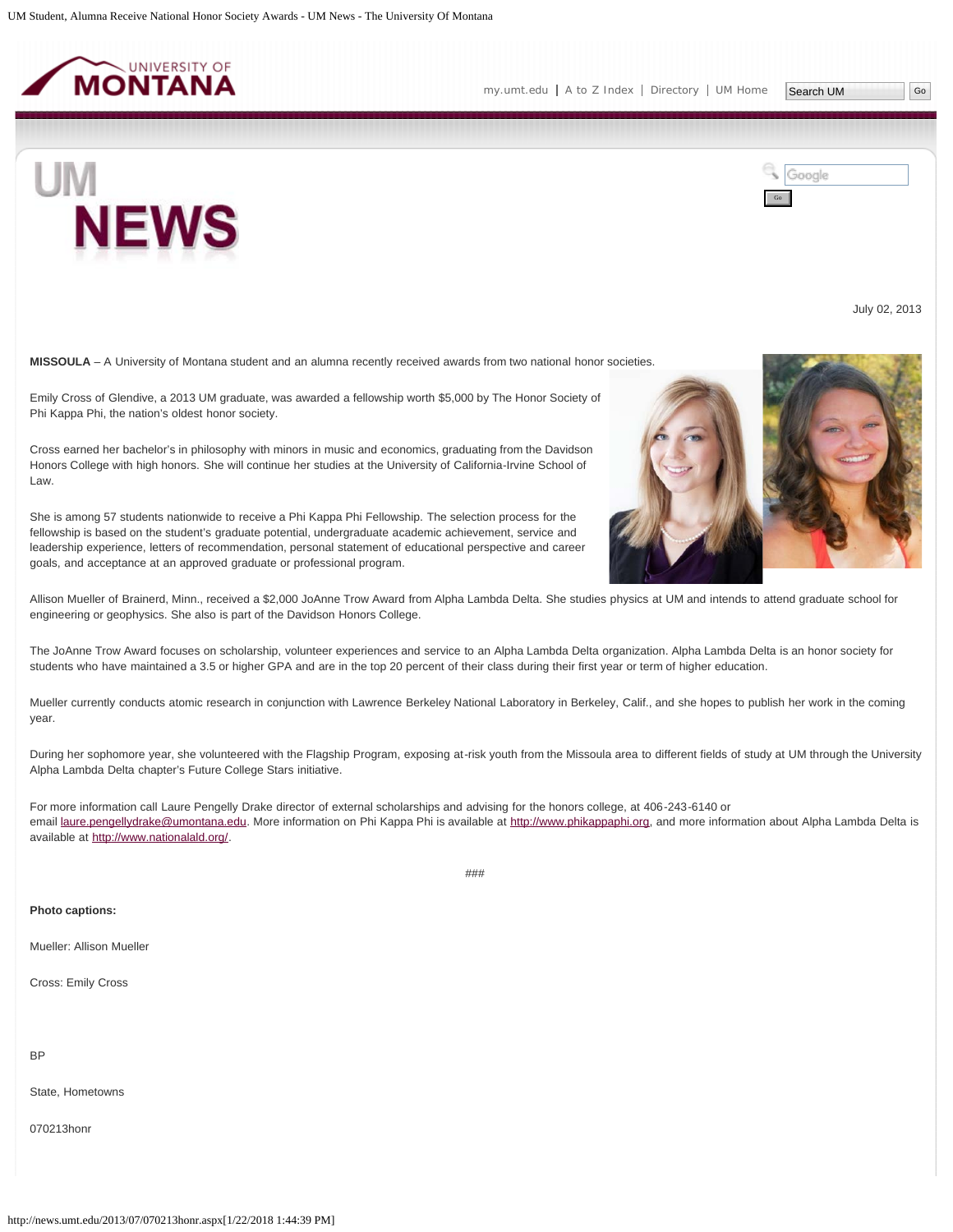Contact: Laure Pengelly Drake, director of external scholarships and advising, UM Davidson Honors College, 406-243-6140, [laure.pengellydrake@umontana.edu.](mailto:laure.pengellydrake@umontana.edu)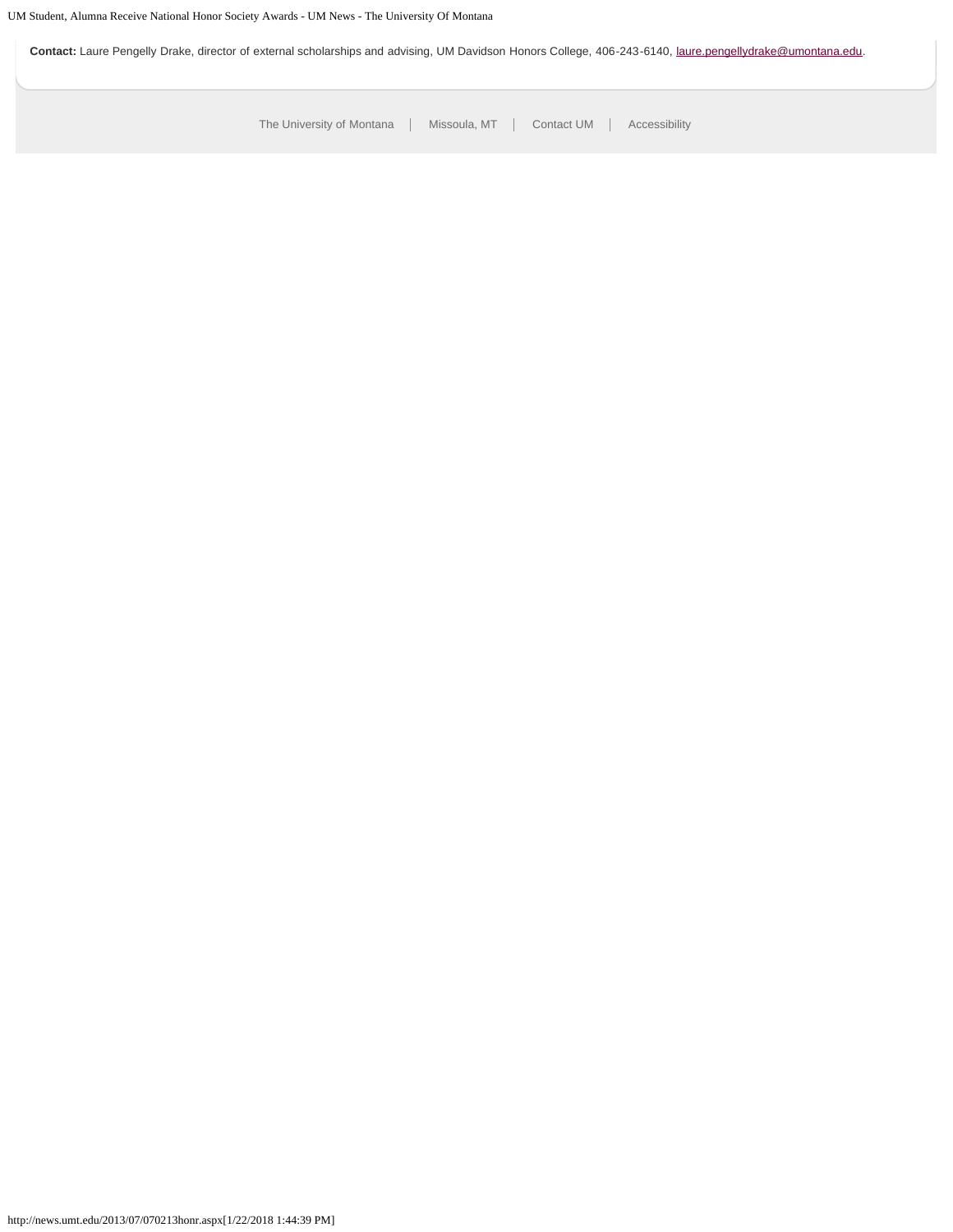<span id="page-34-0"></span>



July 02, 2013

**MISSOULA** – University of Montana senior Wynne Hungerford of Greenville, S.C., recently won the Meadowlark Award's first-place cash prize of \$1,000 for her short story submission, "Ladies Chocolate Night."

Hungerford wrapped up her last day of classes June 27, graduating from UM one year early with a bachelor's degree in forensic anthropology. Though not required for her major, Hungerford incorporated writing courses into her slate of classes. While working toward her degree, she took an independent study in creative writing and a Craft of Revision course.

Her instructor for these two courses, Robert Stubblefield, encouraged her to submit a story for the Meadowlark Award, which provides recognition and incentive for student writers and has a record of distinguished writers as judges.

"Wynne is a talented and tenacious writer, and I found her stories worthy of publication and notice," Stubblefield said. "I'm pleased that the judges agreed!"

"I was shocked," Hungerford said when asked her reaction to learning that she earned the first-place prize. "Without Professor Stubblefield's encouragement, I never would have done it. He has been very supportive."

The competition was open to all students enrolled in any accredited college or university in the state of Montana. Students of all disciplines were urged to submit a piece ranging from 1,500 to 5,000 words. Hungerford submitted her story by the May 15 deadline and learned that she had won on June 15.

"Wynne possesses a unique blend of creativity, discipline and determination," Stubblefield said. "I look forward to seeing what she will accomplish on the page."

Mary Clearman Blew, author of "All But the Waltz," judged this year's competition.

"In 'Ladies Chocolate Night,' Wynne Hungerford challenges the impoverished language of self-help and finds the unexpected imagery and charged prose that plumbs the deepest channels of feeling," said Blew about Hungerford's story. "This is a powerful story about love in all its contradictions, absurdities and pain"

###

"Ladies Chocolate Night" can be read online at<http://meadowlarkaward.com/past-winners/winning-story-2013/>.

ALL

**State** 

070113mead

**Contact:** Robert Stubblefield, lecturer, UM Department of English, 406-243-5560, [robert.stubblefield@umontana.edu](mailto:robert.stubblefield@umontana.edu); Wynne Hungerford, UM alum, [wynne.hungerford@gmail.com](mailto:wynne.hungerford@gmail.com).